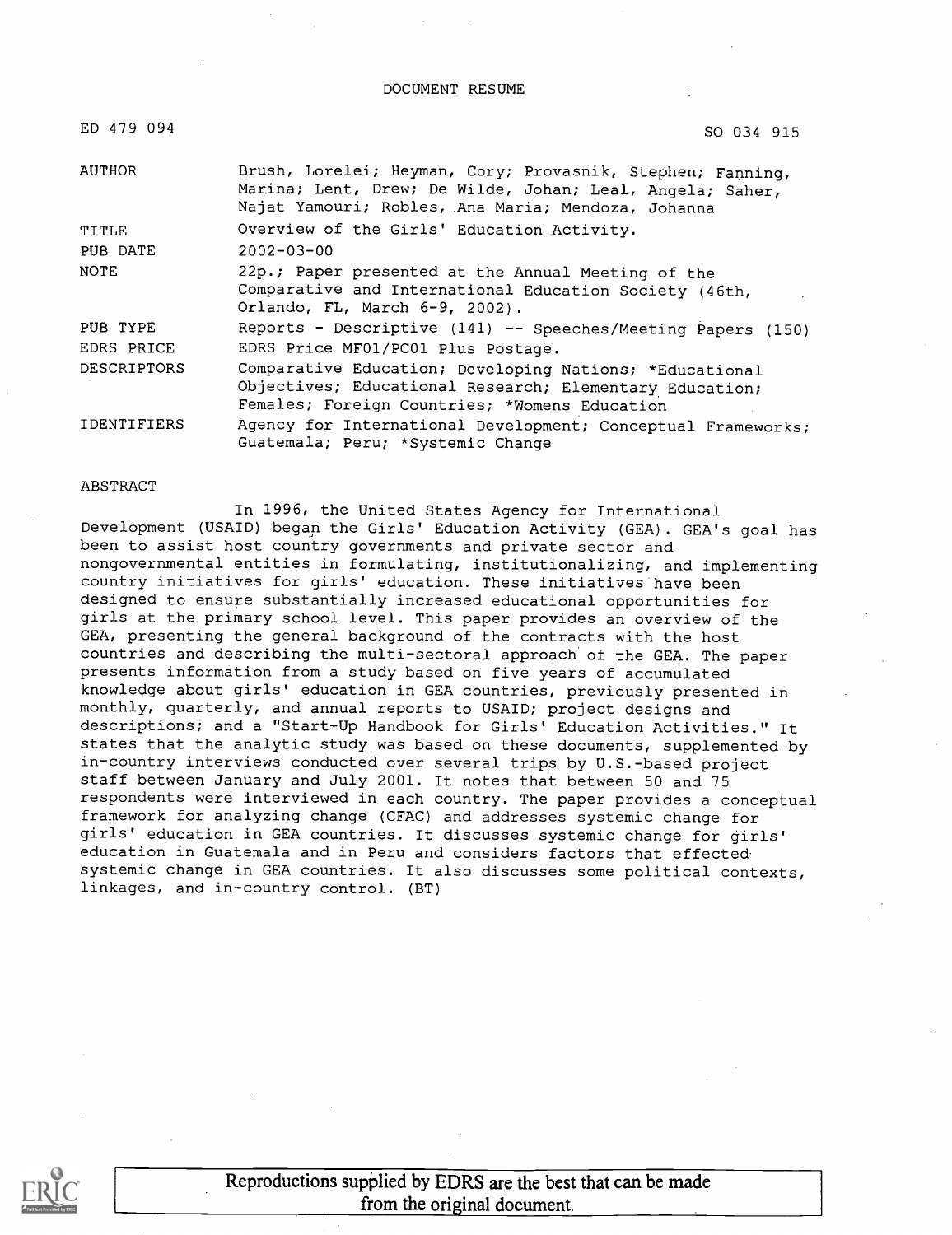EDUCATIONAL RESOURCES INFORMATION CENTER (ERIC) This document has been reproduced as received from the person or organization originating it.

Points of view or opinions stated in this document do not necessarily represent official OERI position or policy.

Minor changes have been made to improve reproduction quality.

# Overview of the Girls' Education Activity

Lorelei Brus h, Cory Heyman, and Stephen Provasnik (American Institutes for Research) U.S. DEPARTMENT OF EDUCATION Office of Educational Research and Improvement Marina Fanning and Drew Lent (MSI Incorporated) Johan De Wilde (CARE)

in collaboration with

Angela Leal (Guatemala, World Learning) Najat Yamouri Saher (Morocco, MSI) Ana Maria Robles and Johanna Mendoza (Peru, CARE)

Presentation prepared for the  $46<sup>th</sup>$  Annual meeting of the Comparative and International Education Society, Orlando, FL, 6-9 March 2002.

PERMISSION TO REPRODUCE AND DISSEMINATE THIS MATERIAL HAS BEEN GRANTED BY

C . Tre GMANU

INFORMATION CENTER (ERIC)

1

2 BEST COPY AVAILABLE

#### Background on the Girls' Education Activity

In 1996, the United States Agency for International Development (USAID) began the Girls' Education Activity (GEA). The goal of GEA has been to assist host country governments and private sector and non-governmental entities in formulating, institutionalizing, and implementing country initiatives for girls' education. These initiatives have been designed to ensure substantially increased educational opportunities for girls at the primary school level.

The purposes of this contract were

- 1. To enable USAID Missions to develop, put in place, and manage programs to support host country efforts to increase educational opportunities for girls at the primary school level, and
- 2. To institutionalize within USAID the capacity to plan, support, and facilitate sustainable government and private sector/non-governmental organization efforts to improve educational opportunities for girls at the primary school level.

 $\mathbf{1}$ 

SO 034 915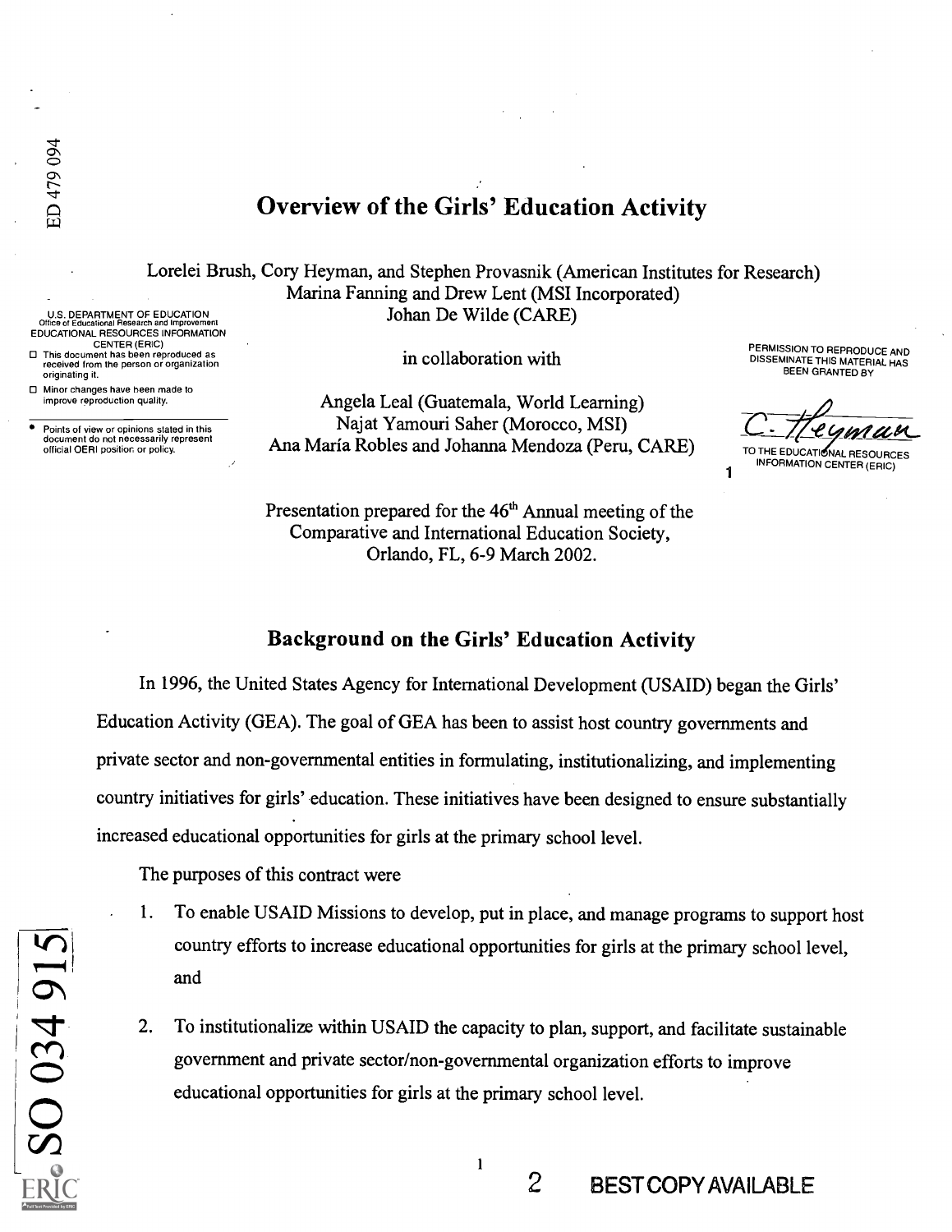This activity directly supports the USAID, Bureau for Economic Growth, Agriculture and Trade, Women in Development (EGAT/WID) Office Strategic Support Objective (SSO) #2: Broad-based, informed constituencies mobilized to improve girls' education in emphasis countries.

One of GEA's guiding principles has been to serve as a catalyst for local action and innovation. Over the past five years, GEA has accomplished this goal through a series of intermediate results established by USAID for this project. Specifically, GEA interventions in target countries have

- Strengthened the performance of public and private sector institutions to promote girls' education (G/WID IR 2.1);
- Improved knowledge to implement policies, strategies, and programs for girls' education  $\bullet$ (G/WID IR 2.2);
- Mobilized leadership to promote girls' education (G/WID IR 2.3);
- Broadened local community participation to promote girls' education (G/WID IR 2.4); and
- Strengthened teacher performance to improve girls' primary school participation (G/WID IR 2.5).

It is not our intention in this analytical study to compare GEA's success in achieving systemic change among the three participating countries. The descriptions of the environments and project development in each country bear out that the socio-political situations of the three countries had little in common. As would be expected, projects in each country evolved in different ways in different socio-political and economic environments. In fact, each respective country staff designed and implemented different strategies and tactics for achieving the GEA intermediate results, which coincided with and were in response to variations in the availability of local resources and support infrastructures.



2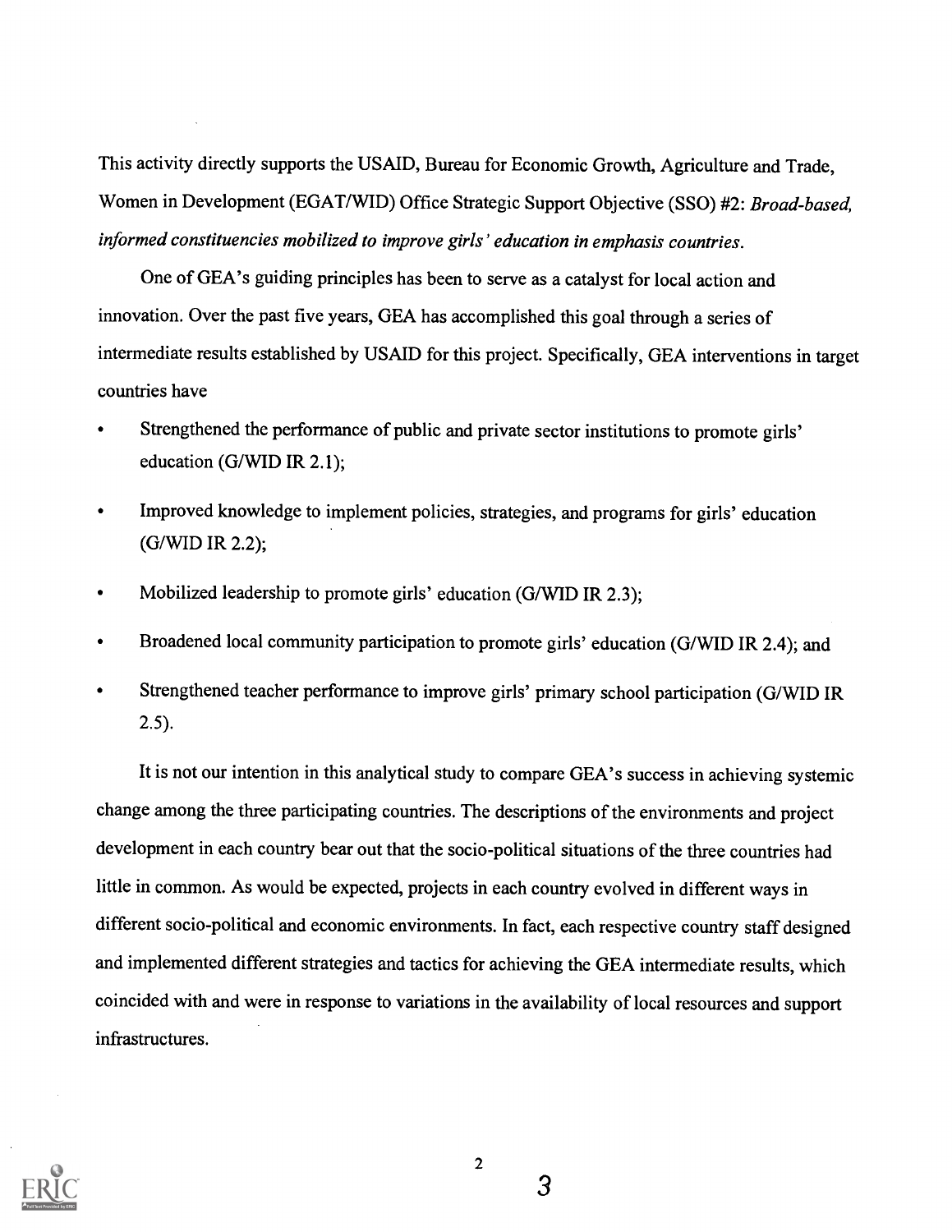# The Multi-Sectoral Approach of the Girls' Education Activity'

Many gains have been made in the past four decades in expanding access to quality education for girls and boys. However, the need for more children to obtain and complete education is just as critical today as it ever has been, especially for girls. Although worldwide primary enrollment rates for girls have increased 50 percent since 1960, 130 million school-age children around the world still are not in school, and 56 percent of these are girls. And although girls' enrollments increased in 29 countries between 1985 and 1995, simultaneous decreases occurred in 17 other countries in Africa, Asia, Latin America, the Caribbean, and the Middle East.<sup>2</sup> The ability of governments to continue to improve educational access and quality while keeping pace with population growth and rising social expectations—and especially their ability to reach populations not well served by conventional programs (such as girls)—has been questioned by numerous studies and by many governments themselves. Perhaps in recognition of their limitations, governments are increasingly open to forming partnerships with other "non-traditional" sectors, such as civil society organizations (CS0s) and non-governmental organizations (NG0s), the business community, the media, and religious organizations, as they try to cope with their mandate of educating all girls and boys.

In response to these circumstances, USAID's Office of Women in Development (G/WID) implemented a multi-sectoral approach to support girls' education in multiple countries in Latin America and Africa. GEA developed long-term projects in Guatemala, Morocco, and Peru. The G/WID approach focused on building cross-sectoral partnerships to generate local resources and delivering social and technical programs that support increased girls' enrollments, retention, and completion. A driving rationale behind this approach is that sustainable improvements in girls' enrollment and completion rates will likely come from support programs that are locally developed and rely primarily on local resources. G/WID expects that such programs will be more sustainable because they will be more culturally appropriate and thus have broader local ownership.

<sup>&</sup>lt;sup>2</sup> Anderson, J. B. (1999). Remarks of the USAID Administrator at the USAID G/WID Symposium on Girls' Education. In Symposium on Girls' Education: Evidence, issues, actions. Washington, DC: Academy for Educational Development.



<sup>&</sup>lt;sup>1</sup> Williams, H. (2001). Case studies in multi-sectoral strategies for advancing girls' education. Washington, DC: Academy for Educational Development.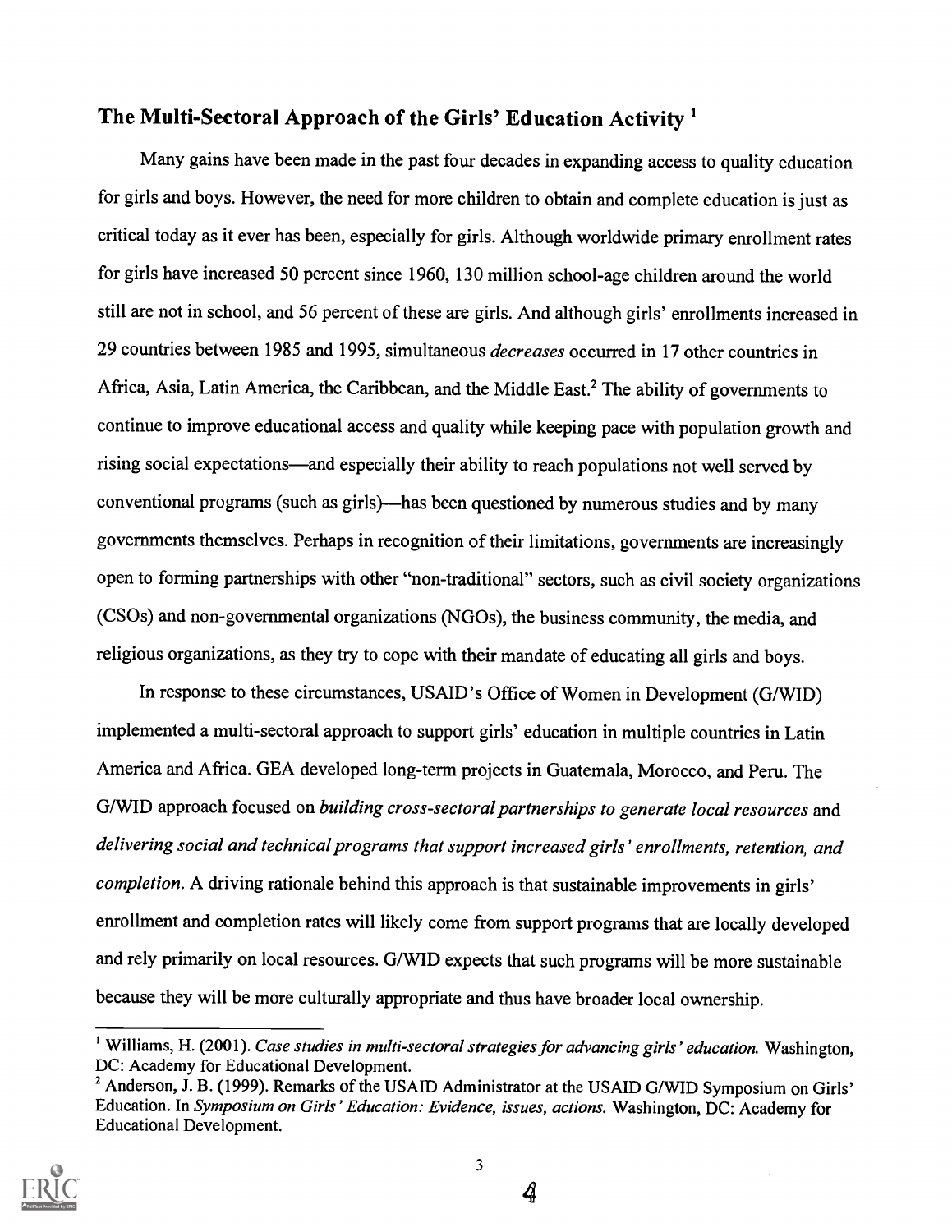The premises of the multi-sectoral approach to supporting girls' education are based in numerous studies and experiences in improving education for girls and boys. These premises can be categorized into three groups:

- 1. First, barriers to quality education affect girls more than boys in many settings in that girls are less likely to attend school and complete their basic education than are boys. Many of these barriers are outside government education sector resources, expertise, or even mandates to overcome. To effect lasting changes in these barriers requires getting other organizations and sectors of society to "own" the problem and adopt changes in their policies, culture, and practices.
- 2. Second, the formation of partnerships requires that governments be willing to reach out to other sectors for support—and that other sectors have the capacity and willingness to contribute to girls' education. This approach represents a significant shift in government policy as well as a transformation of the government and non-government sectors' perception of their mission and mandate.
- 3. Finally, the third group of approaches is designed to enable the mobilization of sectors that traditionally have not been charged with supporting education. These non-traditional sectors can generate local resources and programs to support girls' education in partnership with government.
- 4. The principles that underlie this approach are described in this study and summarized here:
- $\bullet$ Apply a multi-sectoral approach that recognizes the importance of traditional and non-traditional partners in changing both the demand for and supply of girls' education. This principle has been accepted by the GEA staff and validated by the governments through their acceptance of the project approach and their participation in the multi-sectoral activities at several levels. In addition, non-traditional partners have accepted new working relationships with government and other sectors, and all partners have demonstrated strengths to support girls' education.
- Use locally designed solutions and programs. The project has supported technical and



5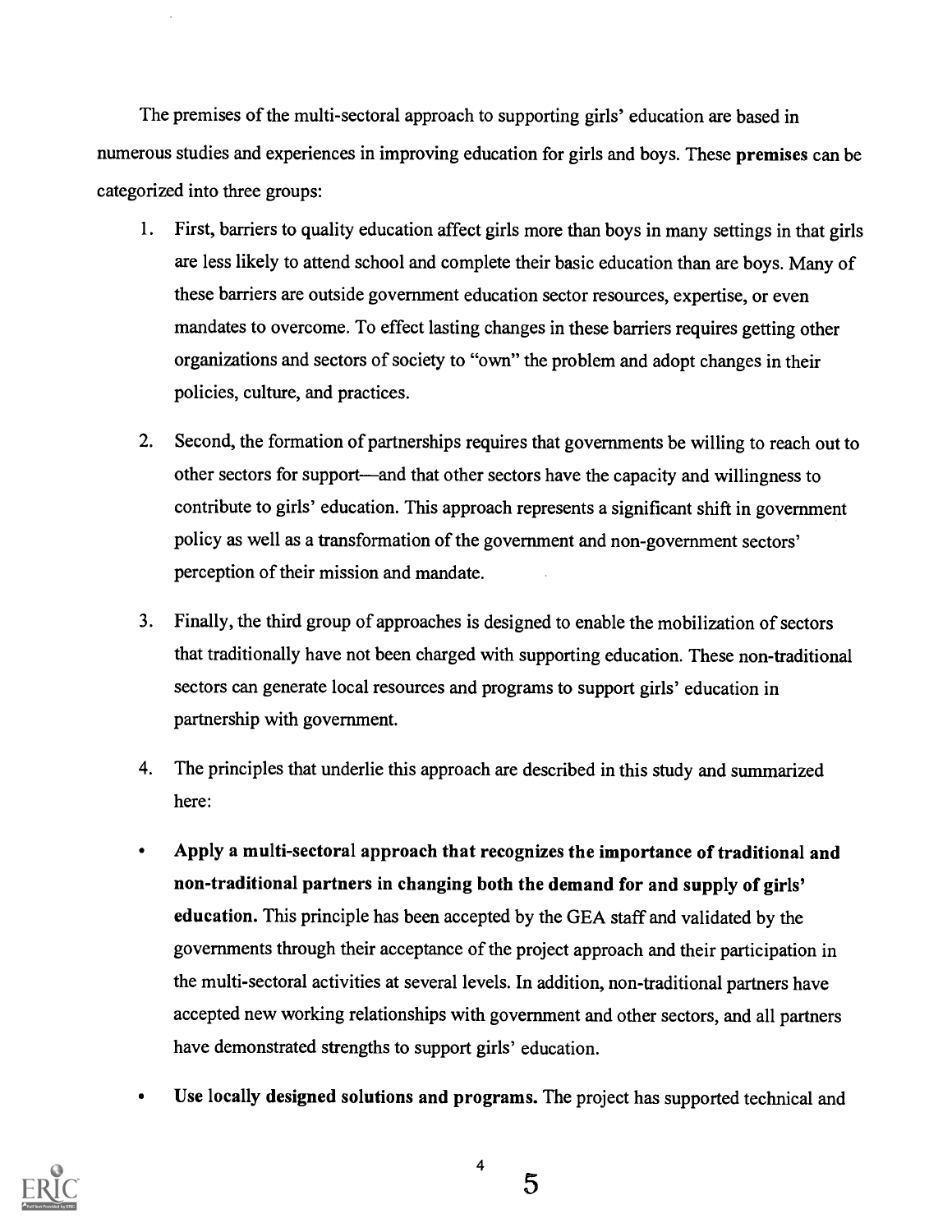organizational processes for needs assessment, stakeholder consultation, policy and organizational change, and action planning among national, local, and specialty groups. Acceptance and implementation of the plans by local groups and their dedication of resources to accomplish them establish the validity of this approach. GEA provided resources and technical support for agenda-setting conferences for central- and local-level stakeholders across sectors, strategy development for new task forces and alliances, action planning with multi-sectoral partnerships at the central and local levels, and administrative planning of national scholarship and support funds.

- Locally designed programs need to use a multi-method approach. The GEA strategy  $\bullet$ supported the development of partnerships across sectors and linkages and between national or central and local entities. Each sector and partnership has distinct strengths and challenges to its ability to implement girls' education support programs over time, as do national and local entities. Consequently, the program worked with several sectors and multi-sectoral partnerships. The data collection, program designs, and action plans also vary for each set of actors.
- Local human, financial, and physical resources need to be developed to support girls' education. The G/WID multi-sectoral approach is based on the conclusion that many barriers to quality education that affect girls disproportionately are beyond the ability of government education sector resources to overcome, and thus non-traditional sectors must be mobilized to generate local resources and programs in partnership with government. However, the viability of this approach and the sustainability of multi-sectoral partnerships and programs depend on the ability of these sectors to mobilize resources to support girls' education. In all three countries, the local resources generated and applied over time have included human and physical resources and, increasingly, financial resources.
- Capacity building (leadership, technical programming, and operational support)  $\bullet$ needs to be developed and supported for local institutions in their new roles of supporting girls' education. The multi-sectoral approach to supporting girls' education has involved non-traditional partners and has supported the creation of new alliances and partnerships involving multiple sectors. Many actors, therefore, have had to learn new



5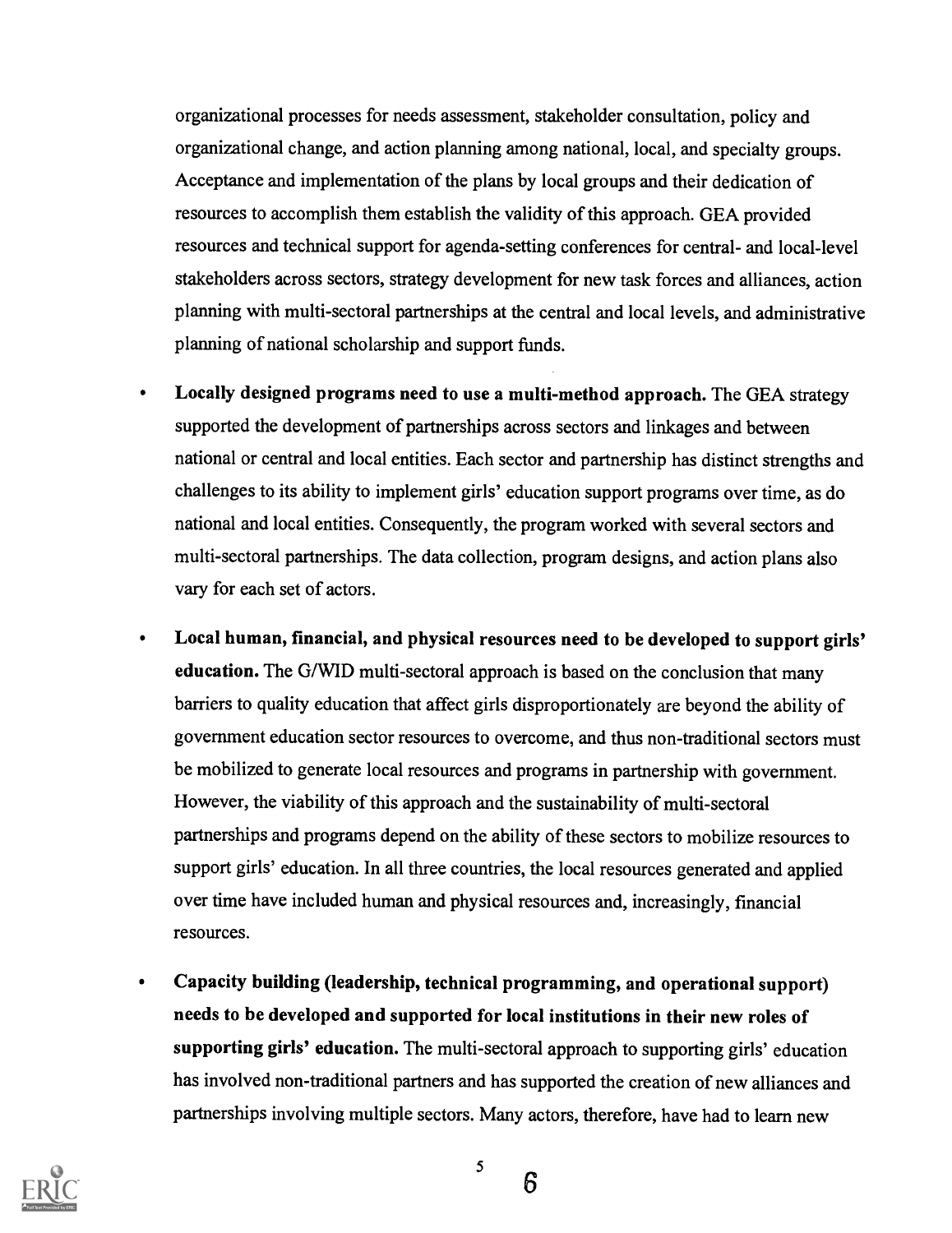information, adjust attitudes about what can and should be done for girls and schools, and understand what it means to work with new colleagues from other sectors. Capacity building has been a prominent feature of all three GEA countries and is a necessary precursor to extending and sustaining the achievements that have been made.

All stakeholders need to be engaged in support of girls' education to "democratize" civic, social, and economic opportunities of girls in each country and community. Dialogues at the national and local levels and cross-sectoral partnerships that include government, such as those that have taken place in all three GEA countries, are consistent with democratic initiatives that seek to make decision making, finance, and administration more inclusive and transparent to all stakeholders. These dimensions have been preconditions for the agenda-setting and joint actions that actors across sectors have taken on behalf of girls' education. The GEA Morocco and Peru experiences have demonstrated support by the national leadership, including elected and appointed officials, as well as the engagement of local community stakeholders. The GEA Guatemala, Morocco, and Peru experiences have demonstrated how democratizing support can lead to effective actions in particular communities that would not have occurred to people from outside the communities. Media have played a role in all three countries to achieve raised awareness and expectations for educating girls. To varying degrees in each country, the government has rearticulated its responsibilities and has opened up to new relationships with CSOs, NGOs, the private sector, religious organizations, and the media.

These principles of the G/WID model for mobilizing and activating multiple sectors to generate local resources and develop and deliver social and technical programs to overcome contextspecific barriers to girls' educational success have been validated in Guatemala, Morocco, and Peru. Although the configurations of sectors and actors and activities and results are distinct from one country to the next, this approach has helped transform girls' education from a marginal issue with little traditional support to a priority issue for a wide range of local stakeholders acting in partnership.



6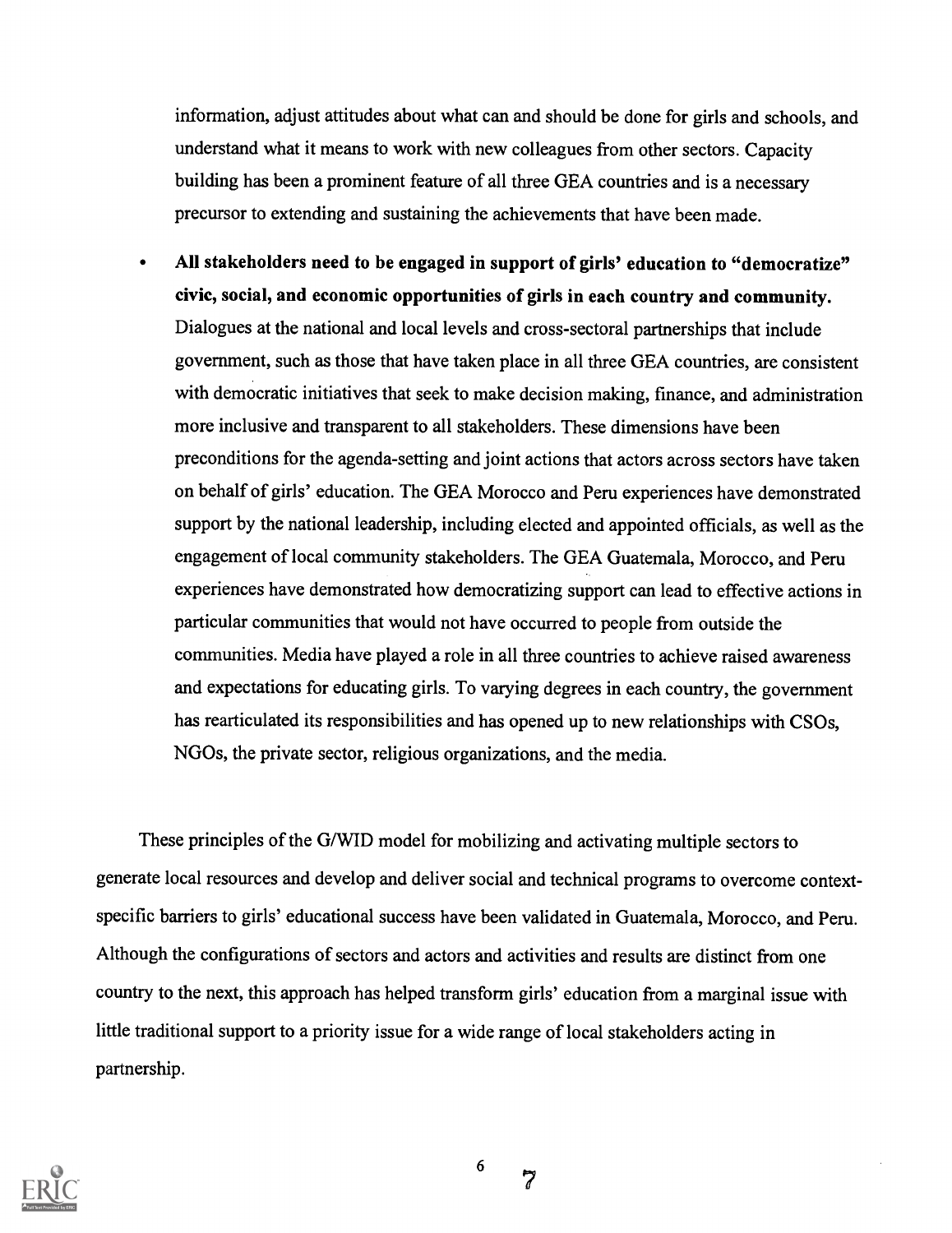# Study Design and Analysis Framework

The information presented in this study is based on five years of accumulated knowledge about girls' education in GEA countries, which has been presented in monthly, quarterly, and annual reports to USAID; project designs and descriptions; and a Start-up Handbook for Girls' Education Activities. GEA Country Coordinators and their staffs created most of this information. GEA Country Coordinators were Angela Leal, Guatemala; Najat Yamouri, Morocco; and Ana Maria Robles and later Johanna Mendoza, Peru.

This analytic study is based on these documents, supplemented by in-country interviews conducted over several trips by U.S.-based project staff between January and July 2001. Interviews were conducted by Johan De Wilde, CARE-U.S.A.; Cristina Elias, American Institutes for Research (AIR); Marina Fanning, Management Systems International (MSI); Cory Heyman, AIR; Roberto Mugnani, World Learning; and Stephen Provasnik, AIR. Among those people interviewed were incountry project staff, business leaders, government officials (national, regional, and local), nonprofit organizational leaders, religious leaders, community members, school principals, teachers, parents, and school-age girls.

Between 50 and 75 respondents were interviewed in each country. Participation did not pose a problem. A protocol that included a set of guidelines and topics for discussion was developed to govern the conduct of these interviews. Most interviews were conducted in Spanish or French, as appropriate, and translators were used when needed for monolingual speakers of indigenous languages.

# A Conceptual Framework for Analyzing Change (CFAC)

Changing policy involves action by many people—legislators, national leaders, activists, and service providers, to name but a few. It involves developing and approving new laws and regulations and then translating those laws and regulations into action. Given the complexity and inherent difficulty involved in constituting education policies that directly lead to comprehensive improvements in educational practices, where should a reformer begin? Although many countries



7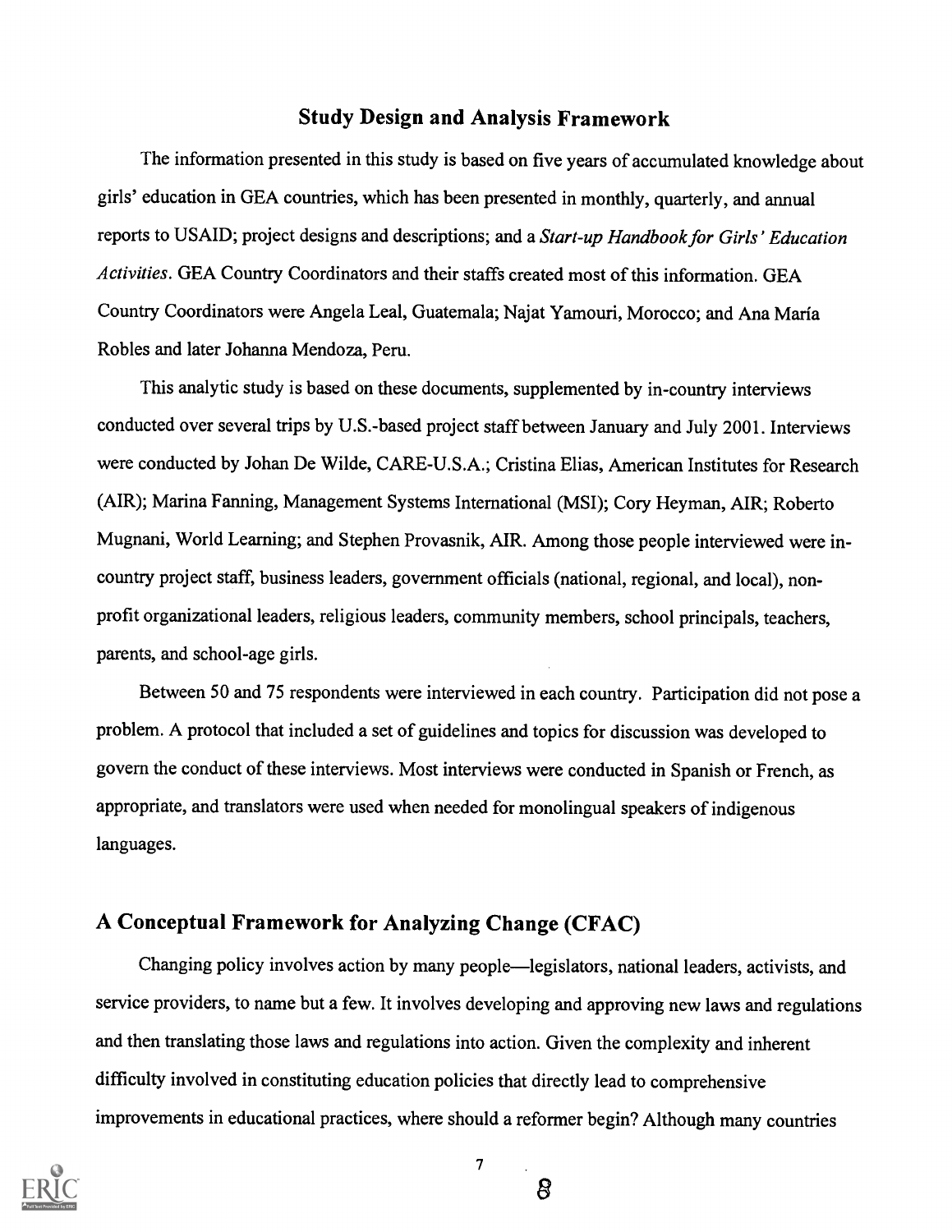have piloted limited innovations, few have adopted specific national education reforms focusing on improved parity and equity in basic education.

The exception is Peru, where the Law on Rural Girls' Education, respectively, has articulated a reform vision. In countries yet to adopt such national policies, such as Guatemala, the immediate challenge remains one of initial consciousness raising, mobilization, policy formulation, and policy adoption. However, as in many developing countries, the challenge in Peru will be how to implement those policies that are now nominally on the books. Implementing new policies can usually be characterized as moving from a "what to do" problem to a "how to do it" problem.

Attacking a challenge of this size benefits from breaking it into manageable pieces or tasks and seeking effective ways to manage each of these tasks. An ambitious effort of this kind is the Implementation Task Framework developed by USAID's Democracy Center project, Implementing Policy Change (IPC), from more than a decade of studying policy change in 40 countries. It is an organizing framework for activists and policy change managers. It divides the overall process of policy change into the six distinct tasks described below, each of which can be managed systematically and strategically. These tasks integrate the political, behavioral, organizational, and technical aspects of the policy change effort to provide a road map for managing the change process and a common vocabulary for discussing priorities and tactics.<sup>3</sup> The Implementation Task Framework has been adapted for this analytical study to serve as a Conceptual Framework for Analyzing Change (CFAC).

In short, it means that systemic and policy change work must be catalytic—that is, in-country staff cannot be the sole agents of change. MSI's CFAC tool outlines the following series of essential tasks within the change process that lead to sustainable change:4

1. Policy Legitimization—The extent to which an initiative is viewed as legitimate by

<sup>&</sup>lt;sup>4</sup> Crosby, B. (1996). Organizational dimensions to the implementation of policy change. Washington, DC: United States Agency for International Development.



<sup>&</sup>lt;sup>3</sup> Dr. Ben Crosby originally drafted the description of the analytical tool, the Policy Implementation Task Framework, which the authors of this report have adapted to analyze the achievements of the three GEA projects. The genesis of this framework was in USAID's Democracy Center project titled Implementing Policy Change (IPC); seehttp://ipc.msi-inc.com. IPC was led and managed by Management Systems International.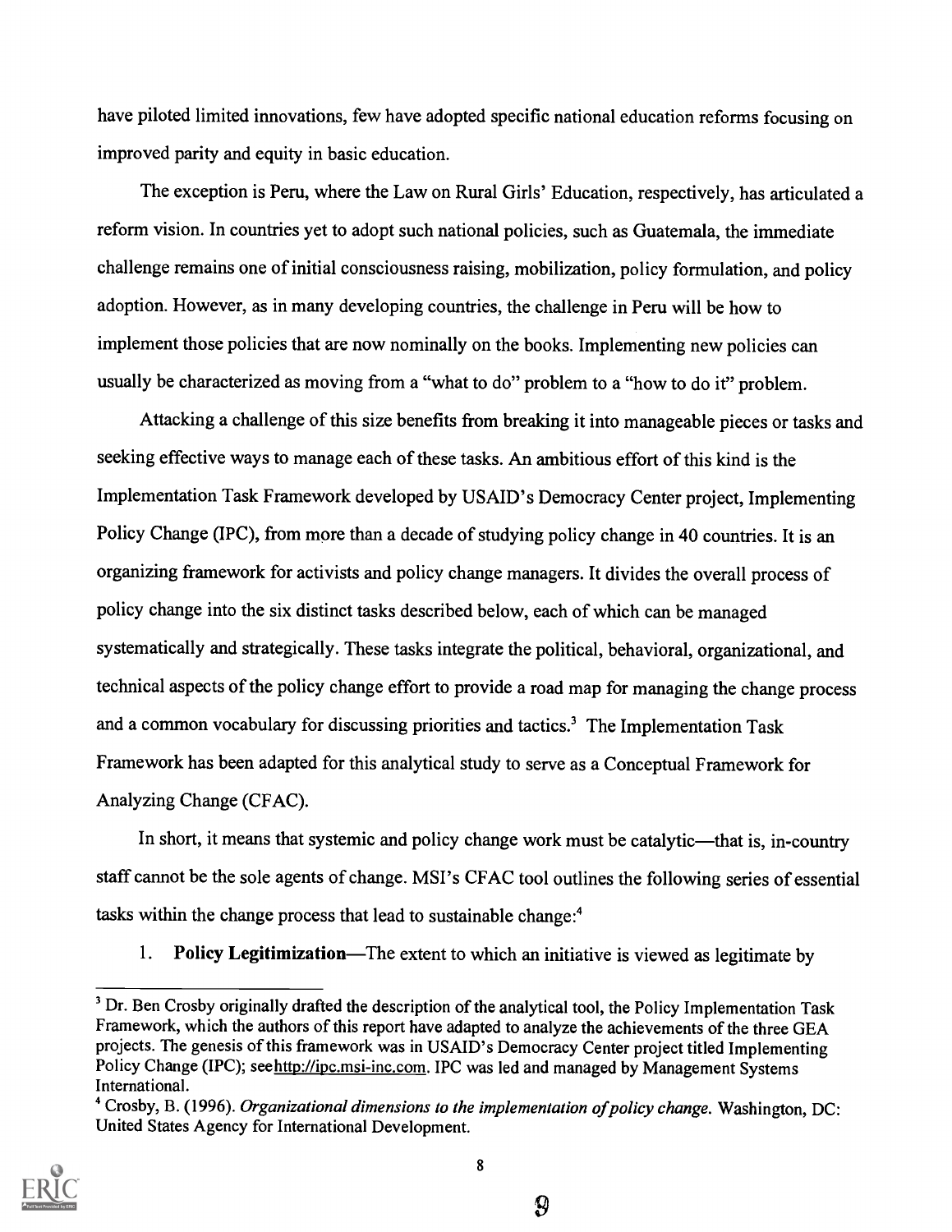people and organizations that are in positions to commit economic and political capital in support of the project

- 2. Building Constituencies—The extent to which those who stand to directly benefit from the growth of the initiative are advocates and are willing to push for reforms
- 3. Realigning and Mobilizing Resources—The extent to which other public and private donors are willing to realign and allocate limited resources for the initiatives
- 4. Designing and Modifying Organizational Structures—The extent to which organizations implementing initiatives are willing to make reforms and modifications to existing administrative, regulatory, and support structures to support the initiative
- 5. Mobilizing Action—The extent to which resources have actually been mobilized to support the initiative
- 6. Monitoring the Impact of Systemic Change—The extent to which the implementation of an initiative is affecting broader educational reforms and the changes in behavior can be documented.

# Systemic Change for Girls' Education in GEA Countries

The ultimate question for the Girls' Education Activity is the extent to which actions taken on behalf of girls' education have led to changes at the local, regional, and national levels as well as the extent to which accumulated policy and organizational changes have led to lasting systematic changes in GEA countries in terms of improved girls' access to and retention in primary education. This section reviews how successful Guatemala and Peru have been in promoting systemic change for girls' education and synthesizes this experience into a set of observations on success factors in implementing girls' education reform.

# Systemic Change in GEA Countries

The Conceptual Framework for Analyzing Change has been used throughout this study 1) to

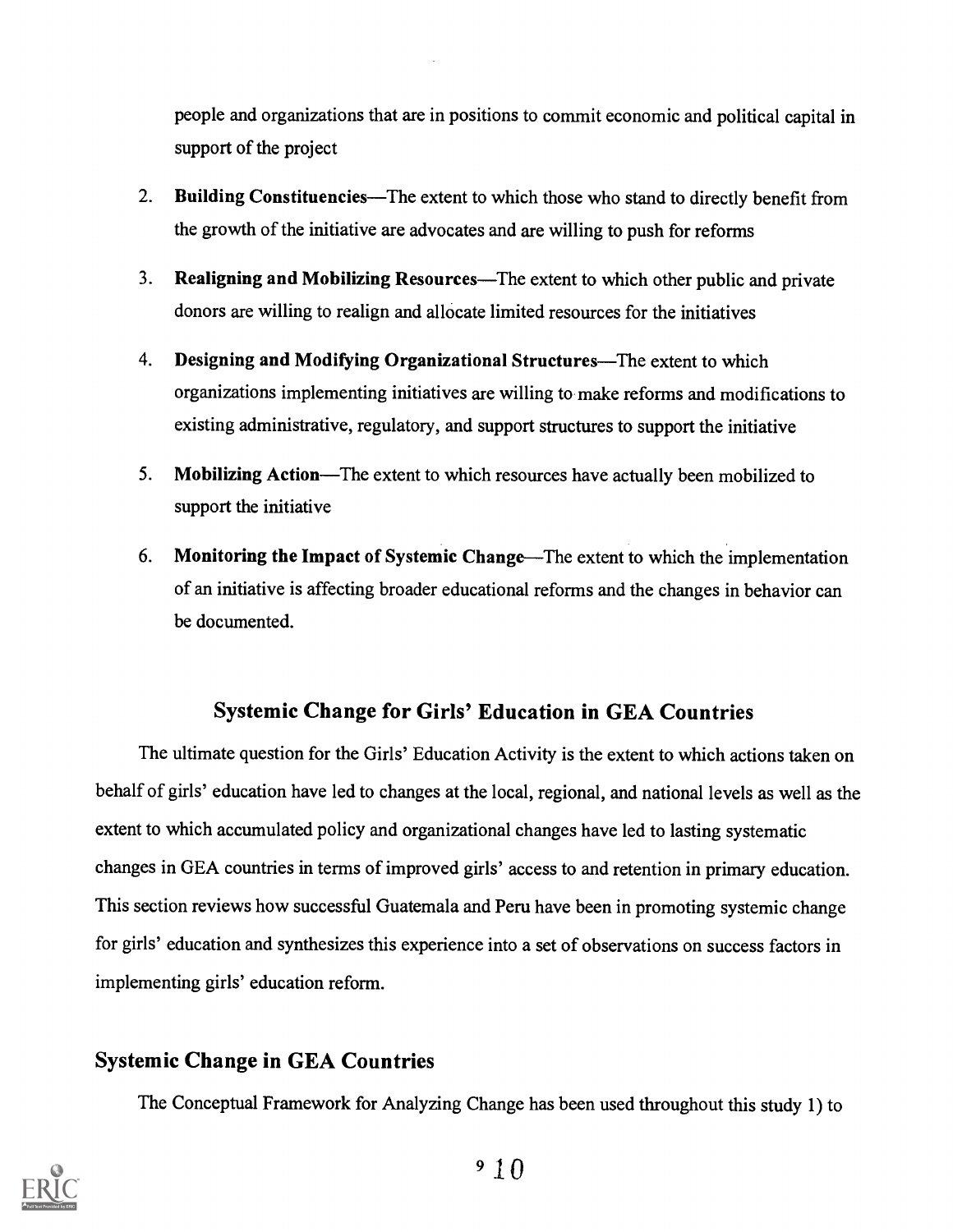focus attention on actions that can effect lasting systemic change, distinguishing them from actions that are essentially discrete initiatives and 2) to provide a means to qualitatively describe the degree of progress or success achieved toward effecting systemic change in each country. The CFAC represents the process of implementing systemic change. Therefore, its tasks do not merely form a checklist of what needs to be accomplished; rather, they are benchmarks that allow the observer to assess whether a project has prepared the ground for later tasks along a continuum toward sustainable change. The CFAC outlines what is essentially a sequential and incremental process. This does not mean that a reform program cannot or should not initiate actions under all six tasks simultaneously, but it does imply that sufficient success must be met within each task to achieve lasting progress in the next. Depending on the extent of the desired reform, this sequence could involve a 5- to 20-year process.

A reform program, such as GEA, needs to establish the legitimacy of its change agenda in concert with developing and enlarging a constituency, which in turn will foster agreement on the reform and move implementation forward. In this regard, Task 2, building constituencies, requires success in Task 1. In the process of building constituencies (Task 2), reform facilitators will need to help stakeholders address issues of the resources (Task 3) and the organizational structures (Task 4) needed for implementation (Task 5). Lining up resources and supportive structures does not always mean that specific actions will result. Therefore, Tasks 5 and 6 need to focus on making sure that the actions take place and on monitoring the results to make sure that the right things have been affected and that negative unintended consequences are minimized.

The discussion below uses the CFAC as a tool for examining the overall status of a project and its overall progress or success in effecting systemic change in each GEA country. Although this is not a scientific instrument, it does represent our assessment of where each GEA country falls on the CFAC continuum and the relative current status of girls' education reform. It is important that the overall assessment of success in each country *not* be construed as a comparison of success among the three GEA programs being analyzed. As stated in the Introduction, each country context is so different that any evaluative comparisons would be invalid. In addition to the obvious political,

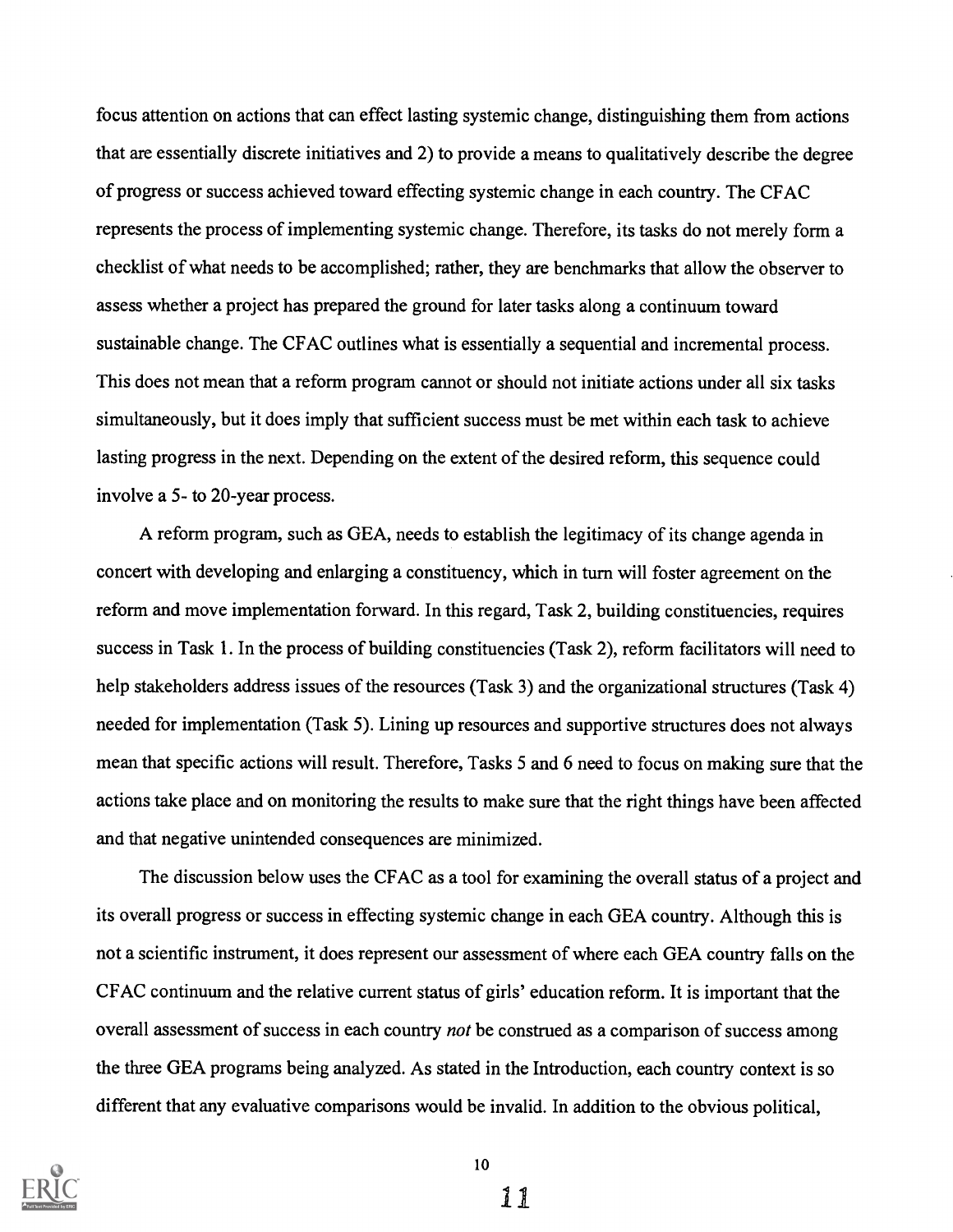cultural, and environmental differences among the countries, each GEA project's change agenda focused on a unique combination of changes at the national, regional, and community levels. Our interpretation considers the respective GEA successes vis-a-vis their particular change agenda and disaggregates these successes according to the changes consolidated at the national, regional, and community levels.

## Systemic Change for Girls' Education in Guatemala

Proyecto Global in Guatemala has had mixed success in implementing the interventions designed to achieve the series of intermediate results established by USAID for the GEA project. The project successfully mobilized regional and local leadership to promote girls' education (G/WID IR 2.3), broadened local community participation to promote girls' education (G/WID IR 2.4), and strengthened teacher performance to improve girls' primary school education (G/WID IR 2.5). However, little progress on the national level was made beyond the achievements of the BEST project in strengthening the performance of public and private sector institutions to promote girls' education (G/WID IR 2.1); improving knowledge to implement policies, strategies, and programs for girls' education (G/WID IR 2.2); and mobilizing national leadership to promote girls' education (G/WID IR 2.3). As a result, sustained improvements in enrollment and completion rates for girls in primary school are at best localized in El Quiche. Preliminary information from Juarez and Associates indicates that nationally, Guatemala's average enrollment and completion rates have not substantially improved since the beginning of Proyecto Global. This should not be surprising, however, given that the government of Guatemala asked Proyecto Global to limit its geographic focus early in the project, and the project concentrated its efforts in El Quiche.

Using the CFAC, it is possible to see that Proyecto Global's efforts to effect systemic change were constrained by limited success at early tasks. In brief, our assessment found that Proyecto Global had done the following:

The project had established the legitimacy of girls' education among some key educational stakeholders at the national, regional, and local levels, but legitimization at the national level



11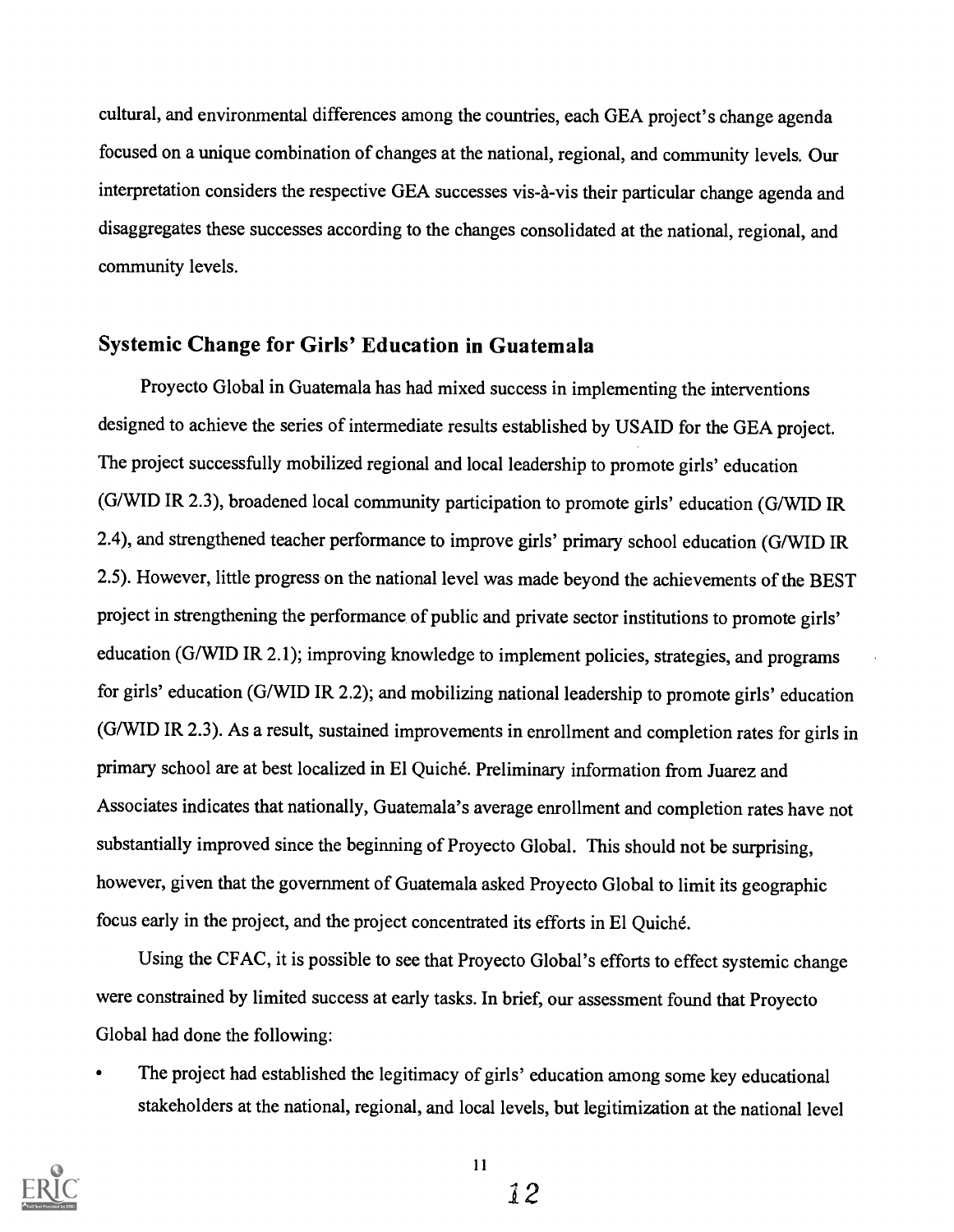was not an unqualified success, because important educational stakeholders in the national government remained indifferent to the policy of promoting girls' education. Moreover, some national NGOs—such as JICA—did not fully accept Proyecto Global's leadership in promoting girls' education. By contrast, at the regional and local levels, legitimization was very successful.

- The project maintained active constituencies for girls' education created by the BEST project, but had limited success in developing additional constituencies at the national level. However, it did develop additional active constituencies at the regional and local levels.
- The project accumulated financial and human capital resources at all levels but was not able to  $\bullet$ mobilize all those resources or develop and modify organizational structures at the national level. At the local level, these resources were successfully mobilized and some organizational structures in specific communities and schools were modified.
- The project did not engage in monitoring and evaluation activities to chart the progress of  $\bullet$ girls' education activities in Guatemala beyond evaluating the scholarship program.

On the CFAC continuum, Proyecto Global's national efforts cannot be said to have progressed further than Task 3, whereas its regional and local efforts can be placed somewhere between Tasks 4 and 5.

At the national level, the most promising systemic change will occur if the use of Sugerencias becomes institutionalized as part of teacher training in Guatemala. At this point, it is too early to say what will result from the Technical Vice-Minister of Education's requested training for ministry officials at the national and regional levels. By and large, however, at the national level there are substantial institutional obstacles to a policy of promoting girls' education, including the federal government's shift from funding scholarships for indigenous girls to funding scholarships for both at-risk boys and girls; the Ministry of Education's reluctance to appoint persons to hold the offices that were created to promote girls' education and withholding power from those offices when filled; the lack of strong leadership in the private sector to promote girls' education; and, above all, the

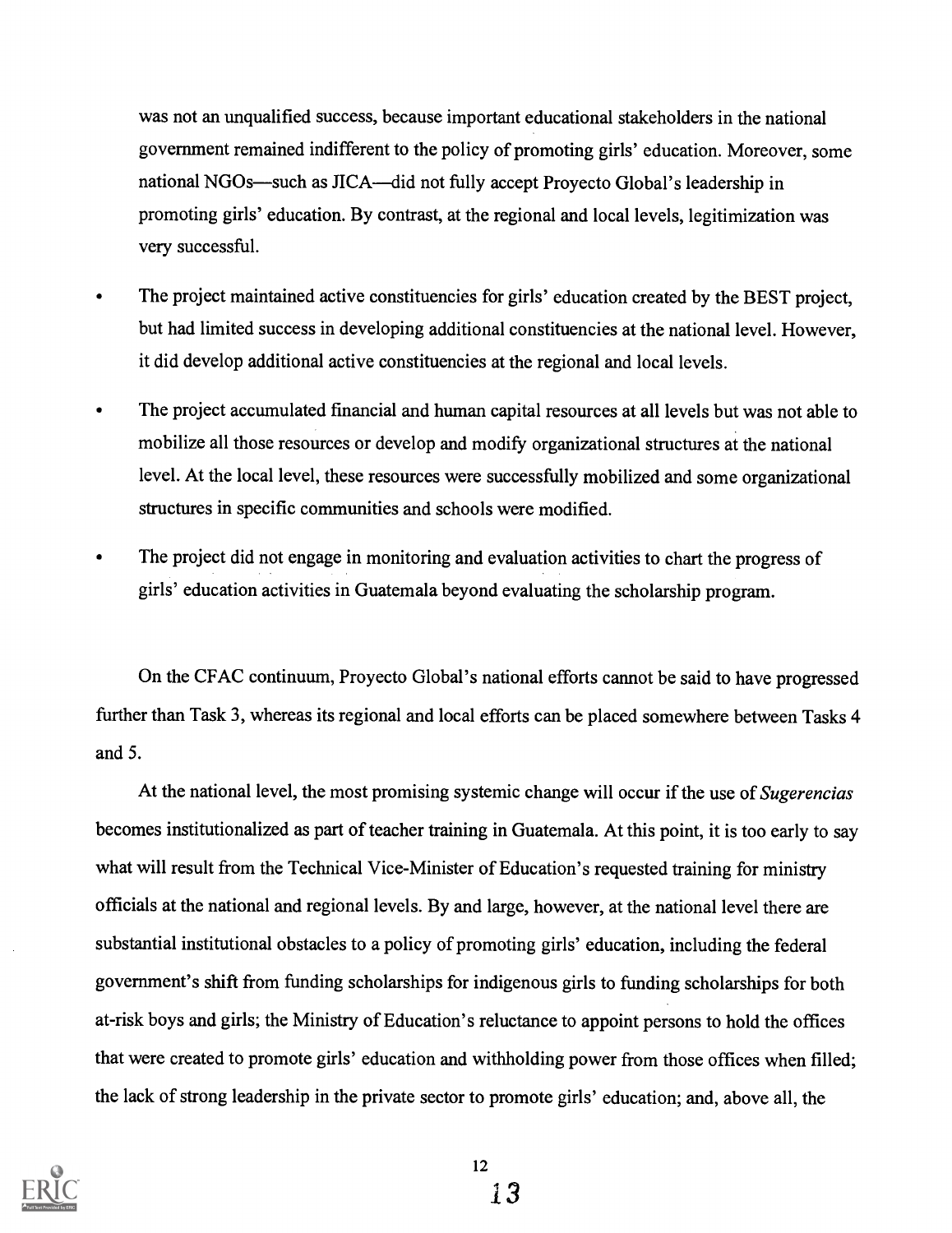overwhelming national preoccupation with economic and infrastructural recovery from Guatemala's years of conflict that has kept education issues largely off the national agenda.

At the local level, where Proyecto Global was most successful in mobilizing action in support of girls' education, some degree of mobilization is likely to continue after the project itself ends, especially among teachers who participated in the creation of the Sugerencias and in communities that have come to recognize the value of their daughters' education. Such mobilization, however, will probably only be very localized, and most of the momentum achieved in the past three years of community work will most likely dissipate. As such, Proyecto Global's local actions and interventions, although moving in the direction of systemic change, have not been sufficiently generalized to effect any sustainable change.

### Systemic Change for Girls' Education in Peru

The New Horizons project in Peru has successfully implemented interventions designed to achieve the series of intermediate results established by USAID for the GEA project. It has strengthened the performance of public and private sector institutions to promote girls' education (G/WID IR 2.1); improved knowledge to implement policies, strategies, and programs for girls' education (G/WID IR 2.2); mobilized national, regional, and local leadership to promote girls' education (G/WID IR 2.3); broadened local community participation to promote girls' education (G/WID IR 2.4); and strengthened teacher performance to improve girls' primary school education (G/WID IR 2.5). Whether these interventions have achieved the aims of sustained improvements in enrollment and completion rates for girls in primary school is too early to say. Preliminary information from Juarez and Associates indicates that Peru has made measurable progress in these national goals since the beginning of the New Horizons project.

According to the CFAC, New Horizons Peru has made substantial progress in each of the six tasks. It has raised awareness about the problems associated with rural girls' education and has raised the issue to the level of national discourse. In brief, our assessment found that New Horizons has done the following:

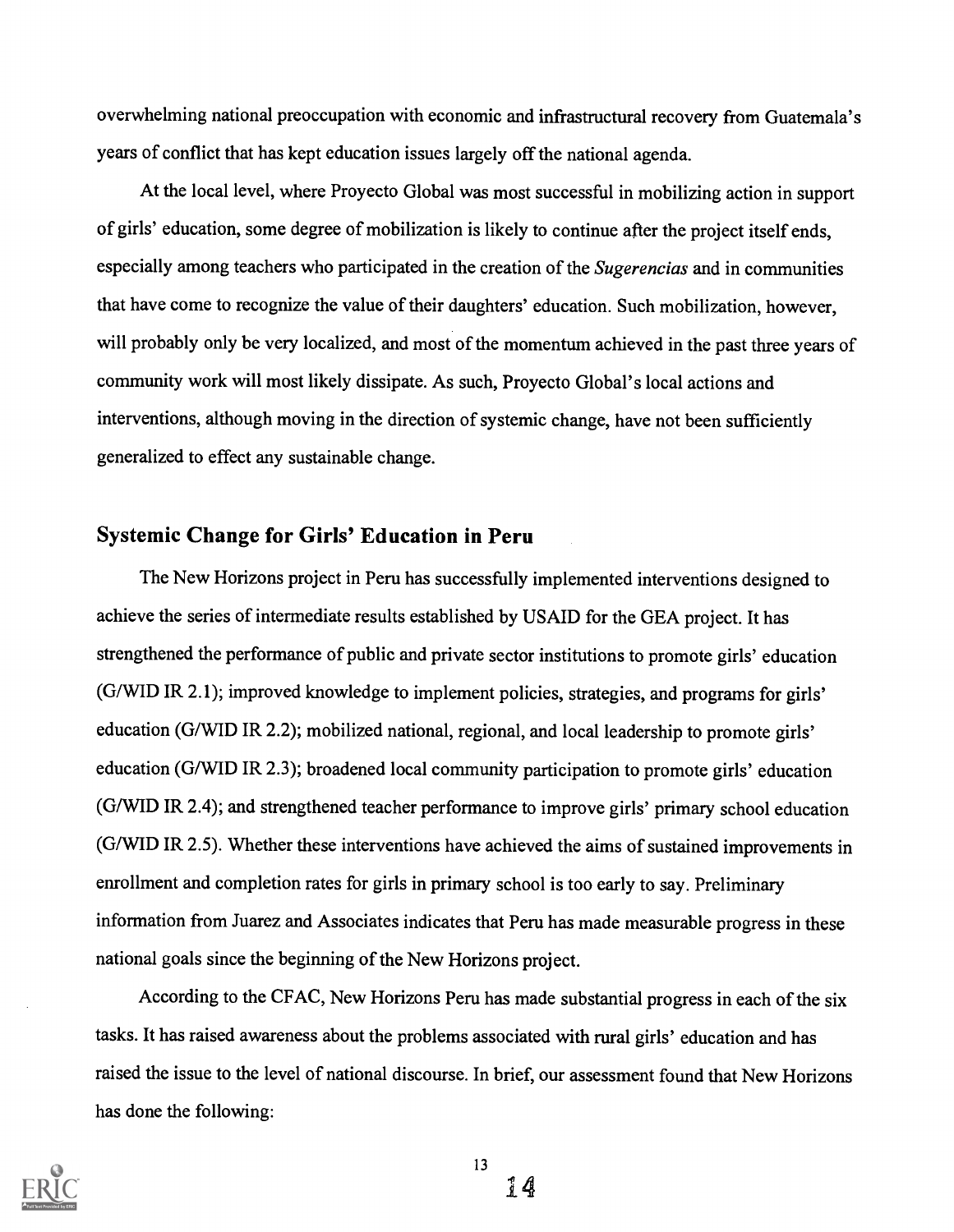- The project has established the legitimacy of girls' education with key educational stakeholders at the national, regional, and local levels, as well as the existence of the New Horizons project and Florecer as legitimate agents in the process of social transformation.
- The project has developed active constituencies for girls' education at the national, regional, and local levels.
- The project has accumulated financial and human capital resources and has mobilized those resources effectively to develop and modify organizational structures to be more supportive of girls' education.
- The project has engaged in some monitoring and evaluation activities to chart the progress of girls' education activities in Peru.

On the CFAC continuum, New Horizons can be placed somewhere between Tasks 5 and 6. It has mobilized substantial action in support of girls' education and will likely be able to sustain such mobilization after the project itself ends. In addition, local girls' education committees in pilot communities have done an excellent job of monitoring children's and teachers' school attendance, but similar monitoring systems are not yet institutionalized at the regional and national levels. National and regional networks will have to work to ensure that appropriate mechanisms will be in place to monitor girls' enrollment and completion rates in rural areas as well as the quality of educational opportunities for girls. They will also have to establish strategies to monitor the implementation of the new law for rural girls' education.

Other social issues obviously share the national spotlight with girls' education in Peru, and many of them will take some of the national and regional focus away from girls' education in the future, but there is very little resistance to the idea that rural girls' education is an important issue to resolve. We predict that regional and national advocacy will remain strong. Recent interviews, for example, indicate that the Ayacucho Network for Rural Girls' Education will remain strong in the future. Partners have developed a detailed sustainability plan that delineates specific actions and responsibilities, and they have developed strong, long-term relationships with departmental Ministry of Education officials as well as with local communities. Partners have also clearly seen that

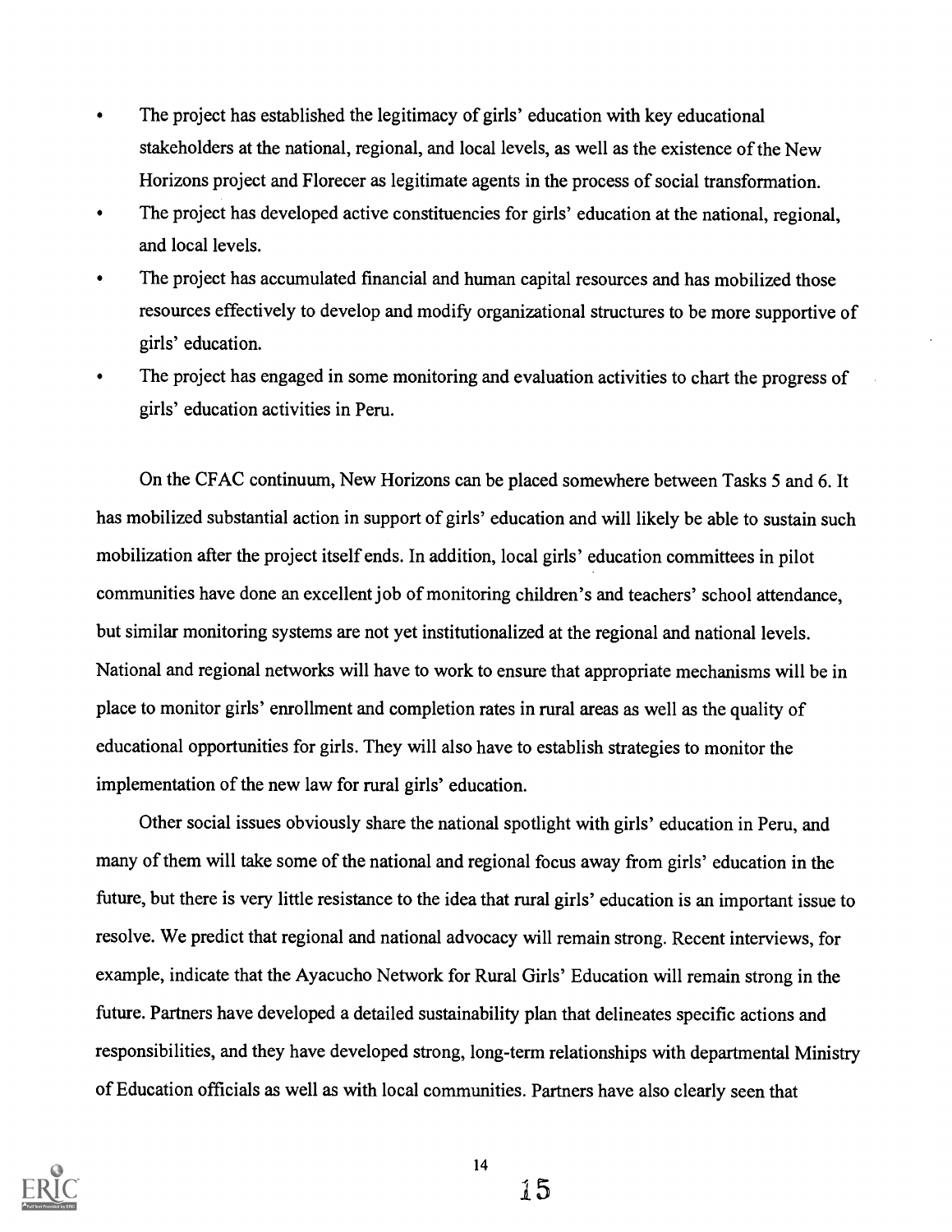involvement in the network has obvious benefits for their organizations: Sharing information on a regular basis and interacting regularly with partners from other sectors facilitates their organizations' work outside the network and therefore provides additional justification for continuing their participation in network activities.

We are similarly optimistic about continuing advocacy on behalf of rural girls' education at the national level. Government, business, and NGO stakeholders have proven their active commitment to girls' education over the past three and a half years. In addition, partners have begun to take concrete steps to fortify the national movement by maintaining Florecer as its organizing body.

### Factors That Effected Systemic Change in GEA Countries

Without question, the most important factors in determining the success of a girls' education project are the people and organizations that take leadership roles. Their hard work and dedication; passion and compassion; flexibility and persistence; ability to convince, motivate, and listen to others; ability to inspire action and take advantage of opportunities all have an effect on a project's ability to create and advance a girls' education agenda. Similarly, the backing of a strong and supportive organizational structure can provide the logistical support, credibility, and outreach necessary to help girls' education projects succeed. However, the best staff and organizations can be helped or hindered in facilitating the change process by the context in which it is working. On the basis of the overall experience of the three GEA countries over the past five years, we have identified three key factors that affected the project's ability to influence systematic change on behalf of girls' education:

- Tailoring the Approach to the Political Context: The extent to which the project is able to develop an effective means for mobilizing civil society, consistent with the country's current political climate and state of democratization
- Linking Change at the Local, Regional, and National Levels: The extent to which the project is  $\bullet$ able to work simultaneously at local, regional, and national levels and to use each to reinforce change at the other two levels

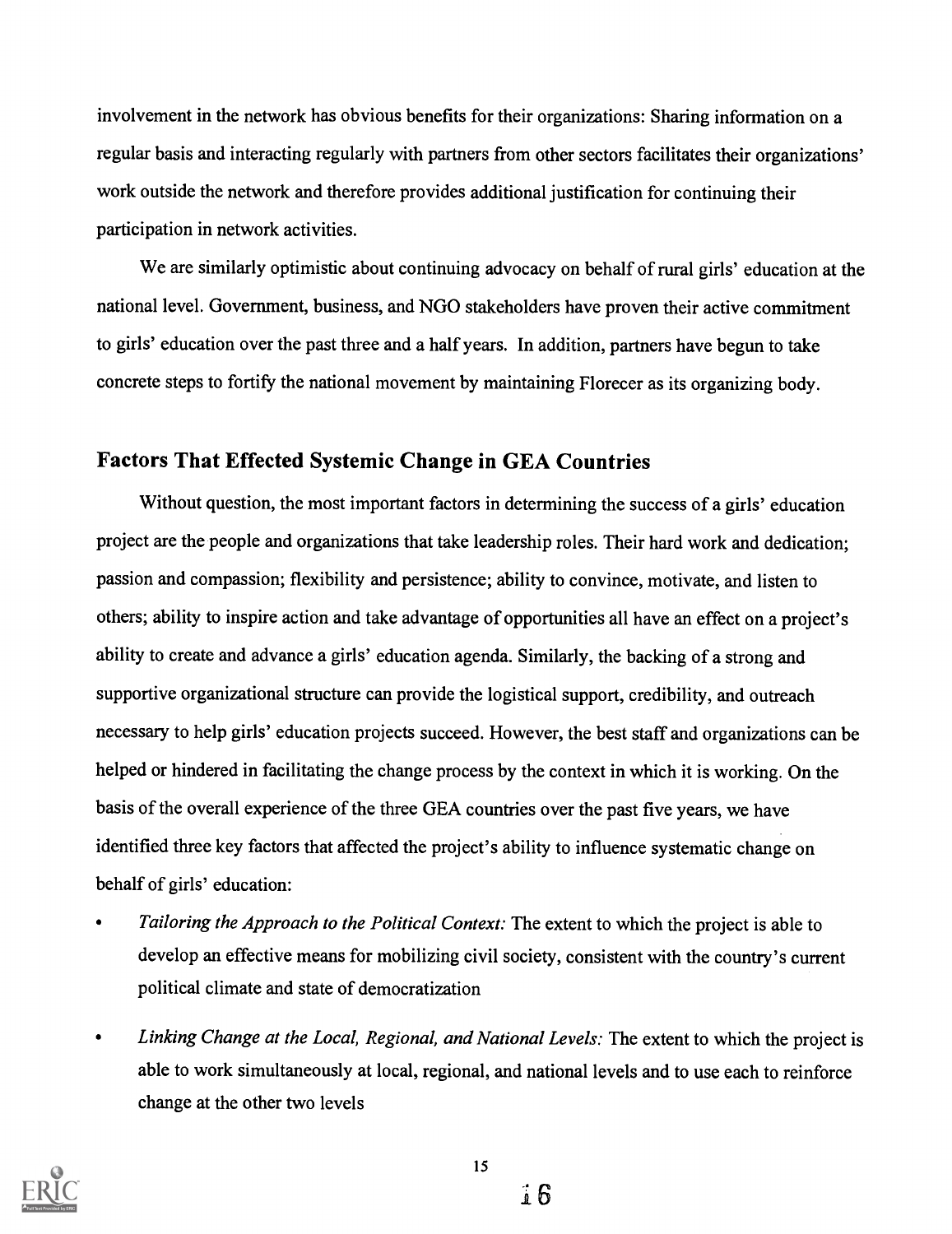Maximizing In-Country Control Over Project Activities: The extent to which the project  $\bullet$ effectively manages to reconcile the objectives of different stakeholders in ways that give primacy to the views of those most directly affected

### Political Context

Some political contexts are clearly easier to work in than others, especially on an issue such as girls' education. In particular, the political climate for participation; the existence or willingness to create suitable civil society organizations; the protections afforded to free speech and right of assembly; the receptivity of executive and legislative branch leaders to engage in policy discourse with civil society actors; the extent of empowerment of women and women's groups; and other related issues dictate what is possible and what is likely to be effective.

The three cases suggest, however, that progress is possible in a variety of political contexts. The conditions presented specific opportunities as well as firmly closed doors for change. An essential challenge in developing each country's strategy was an assessment of the conditions—the forces that needed to be tapped to advance girls' education and those forces that restrained reform. Such a Force Field Analysis is valuable for discovering which of the motivating or restraining forces at play could possibly be reinforced or mitigated to advance the status quo in favor of a girls' education agenda.

The enabling environment for changes in policies and procedures includes economic, social, historical, and cultural dimensions as well as political ones. Two insights from the GEA experience, however, are that these other dimensions both affect and are affected by a country's political context and that girls' education is an extremely political issue. The GEA experience thus suggests that strategies to promote girls' education need to be sensitively tailored to the political context in which they operate.

### Linkages

One of the assumptions of the GEA model was that projects would work at a variety of levels to improve girls' education in target countries. Specifically, it was assumed that projects needed to

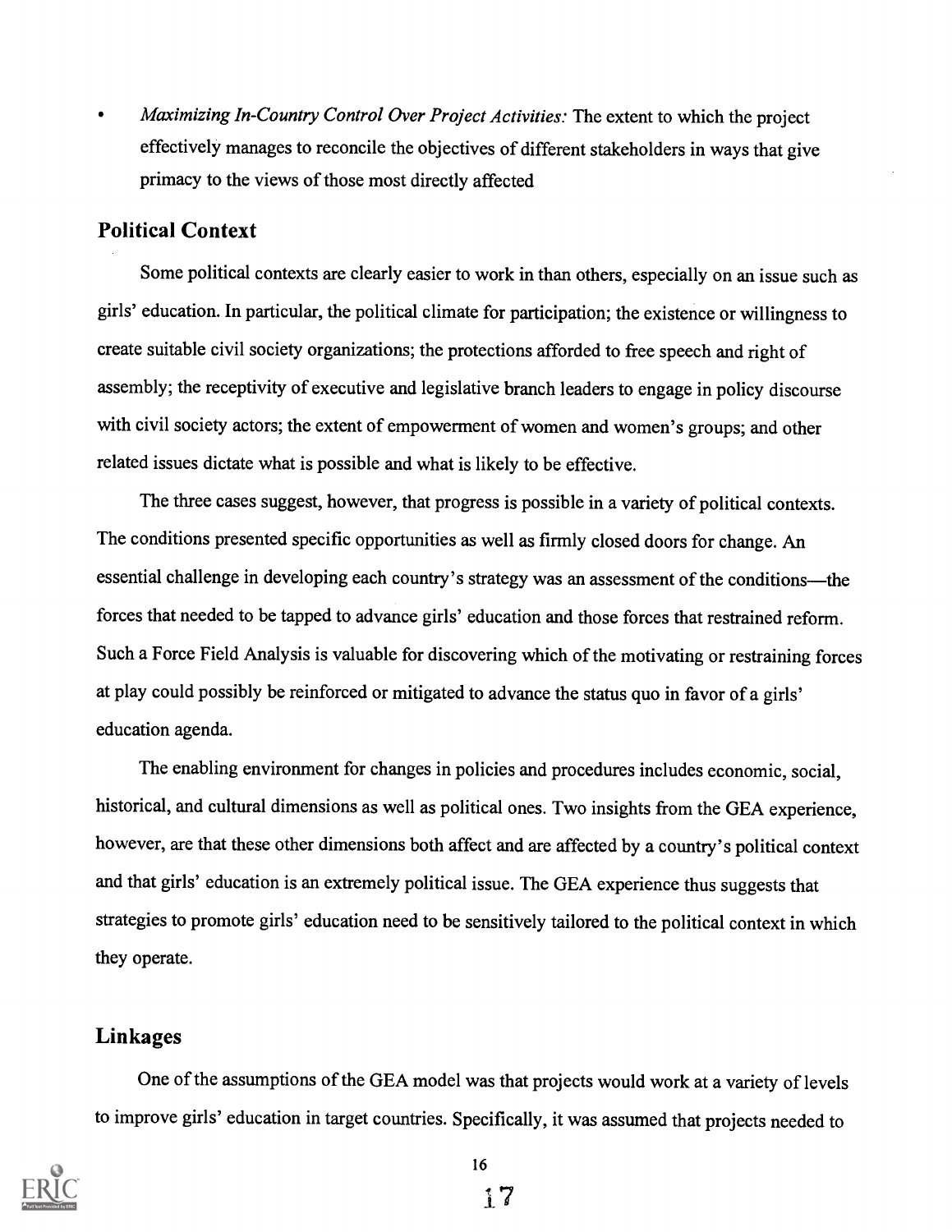engage leaders at the national, regional, and local levels to reform policies (G/WID IR 2.3) and, at the same time, mobilize communities (G/WID IR 2.4) to change practices and become more supportive of girls' education. Such parallel goals raise the question of whether project resources need to be efficiently and sufficiently allocated among these levels to achieve the most widereaching, systemic gains for girls' education.

It can be posited that an exclusive focus on leaders might enable projects to affect discourse on educational policy at the community, regional, or national levels, but it is unlikely that such discourse would be informed by local circumstances or have a meaningful effect on local practices. In contrast, an exclusive focus on communities might increase local support for girls' education in specific communities, but it does not necessarily create opportunities for scaling projects up or effecting systemic reform on the country level. Therefore, projects designed to catalyze local action need to strike a balance between focusing attention on leaders and communities. They need to strike a similar balance in focusing on changes at the community, regional, and national levels. Each GEA country negotiated this balance in different ways with different sorts of consequences for each.

Guatemala, for example, had developed an active national network in support of girls' education—the AEN—prior to the start of GEA. USAID/Guatemala therefore asked the GEA Country Coordinator to focus her efforts on bilingual education at the regional level. The Mission was particularly interested in having the project work in the Department of El Quiche, one of the most rural departments in Guatemala and one with relatively large numbers of indigenous people with low completion rates for girls in primary school. GEA/Guatemala therefore began with a strong regional and local focus and a more limited focus at the national level.

These priorities had a clear impact on the evolution of project activities in Guatemala. GEA staff provided extensive technical assistance to 17 communities in El Quiche, helping them conduct situational analyses and sensitizing workshops and develop community action plans to promote girls' education. At a regional level, staff worked with teachers from across El Quiche to develop the Sugerencias (teachers' manuals) and with a media consultant to develop multilingual and multicultural social communications materials. At the national level, project staff worked with the



17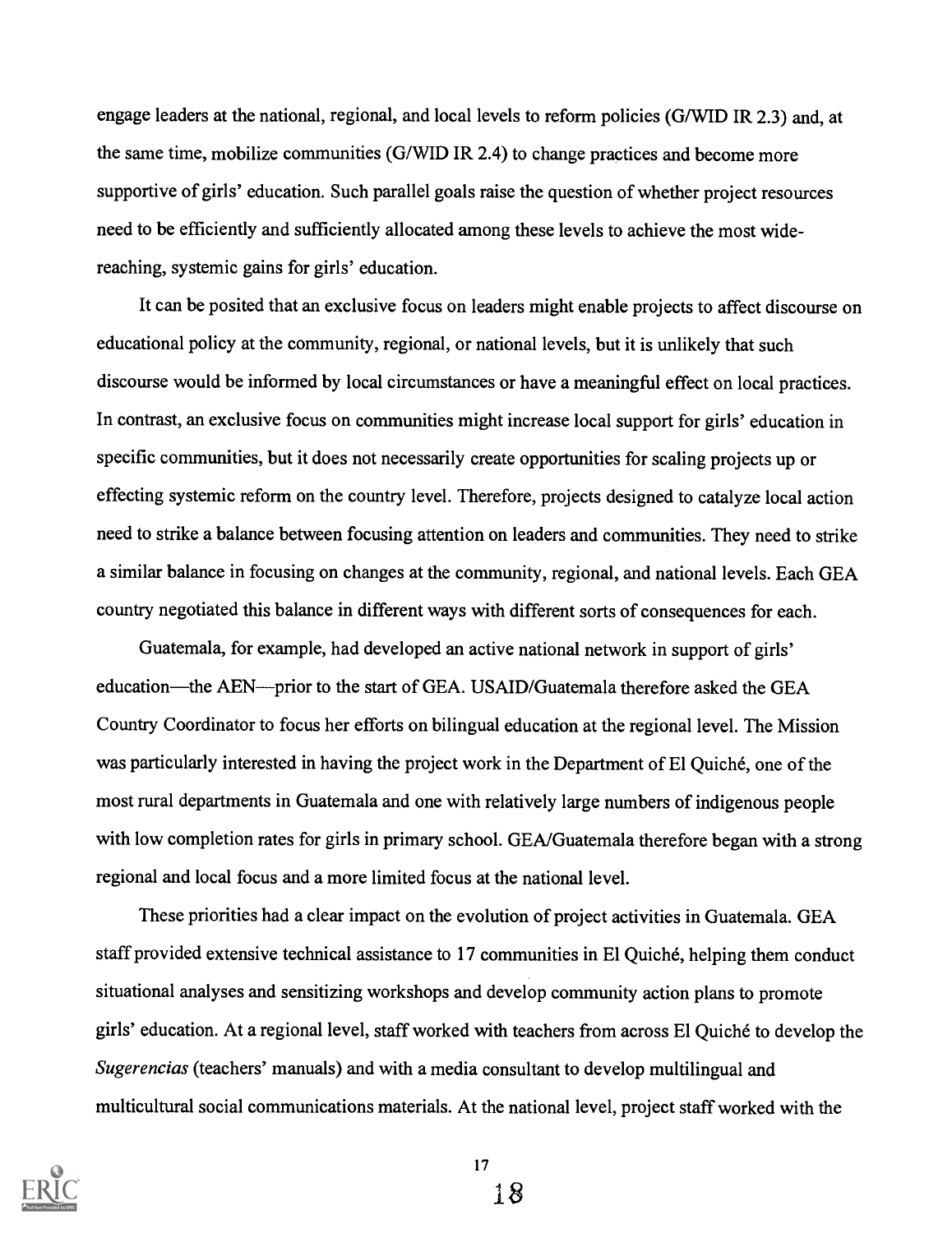AEN and hosted a variety of national conferences, but the work that was taking place at the regional and community levels had little effect on the national girls' education agenda. The one striking exception is the current interest of the Ministry of Education in the Sugerencias. The Technical Vice-Minister of Education is requiring central and regional Ministry staff to be trained in the use of the manual, and USAID has agreed to fund the reproduction of 10,000 copies for wide distribution. It is too early to determine to what extent teachers will use these manuals on a broad scale in Guatemala.

The GEA/Peru project is an excellent example of careful project planning at the local, regional, and national levels. It is also a good example of how to create a productive balance between work with leaders and communities. GEA/Peru generated an extensive number of activities at the national, regional, and local levels. At the national level, the national network sponsored a country-level situational analysis (*The Open Agenda*), radio and television spots about the importance of girls' education, national conferences and meetings, and the development of a draft law on the rights of rural girls' to education. At the regional level, the national network inspired regional networks, one that received extensive support from the GEA project and three that were largely self-supporting. Regional networks then worked closely with local communities to develop girls' education awareness campaigns and action plans. In addition, 19 communities in the Department of Ayacucho hosted an array of small-scale projects to demonstrate the possibilities and the methods of improving girls' access to and persistence in primary school.

In most instances, the relationships among levels and between leaders and communities that were involved in the project were mutually reinforcing. For instance, the regional girls' education network in Ayacucho held a series of meetings with local communities to learn about the barriers to girls' education. The regional network then summarized these experiences in a document and shared this information at the Second National Conference on the Education of Rural Girls—information that fed directly into the development of the draft law on rural girls' education that was ultimately enacted by the Peruvian Congress.

Unfortunately, fostering close collaboration among partners at multiple levels can lead to

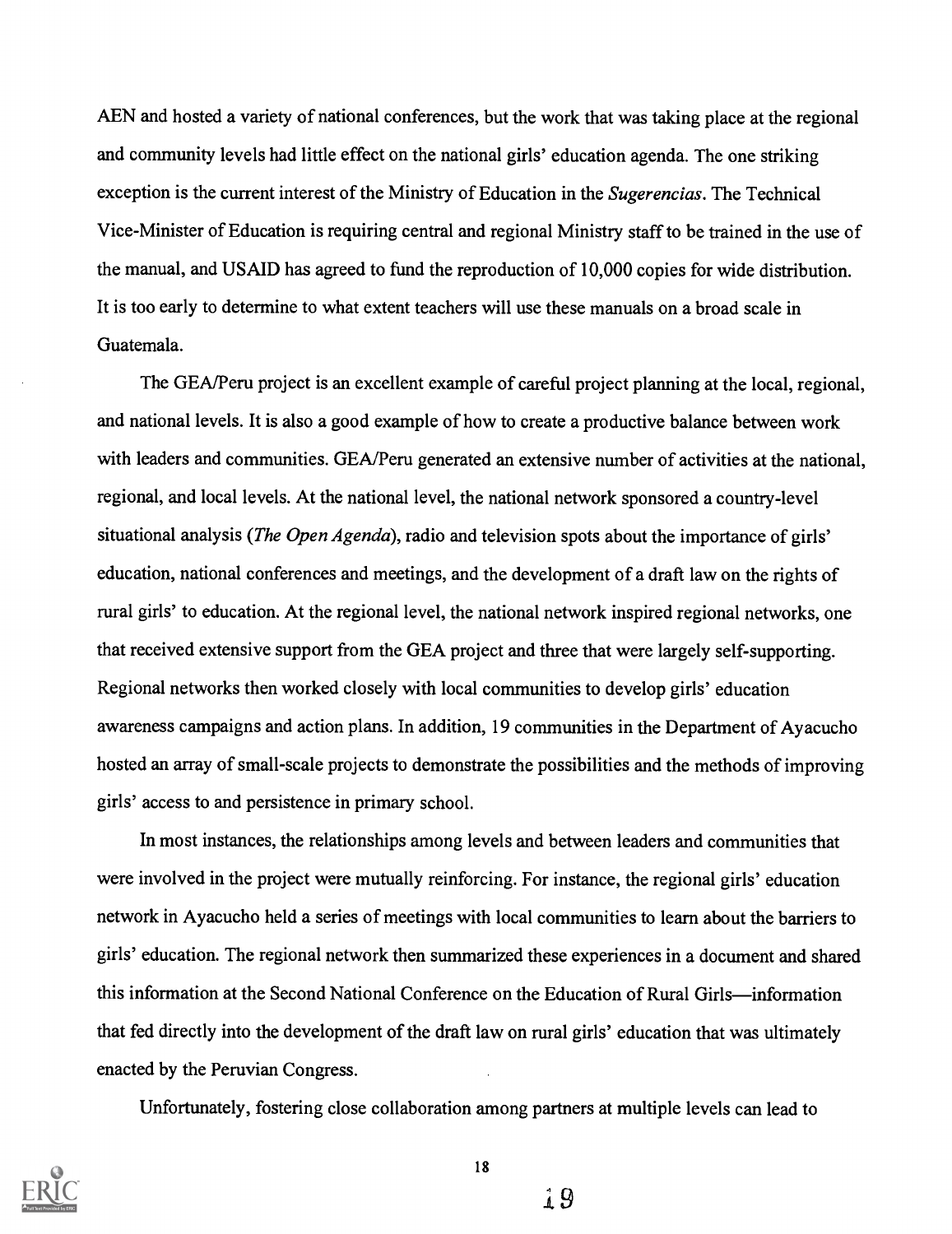potential problems as well. For example, there was some consternation among members of one regional girls' education network in Peru, who felt that the national network was making too many decisions about regional technical assistance activities without receiving enough input from regional partners. Close collaboration among levels can also make people more sensitive to decisions about resource allocation. Members of the same regional network, for example, were frustrated about the disproportional national support for another regional network because they believed that girls' education experienced similar problems in all rural parts of the country.

Similar to the projects in the other two GEA countries, GEA/Peru also faces the challenge of turning actions and local policies into systemic change at the country level. Interviews suggest that the pilot project in Ayacucho communities has had a positive effect on increasing girls' enrollment and completion rates in primary school. The challenge is how to turn these actions, which have fostered policy changes at the community level, into systemic change for girls' throughout Peru. In many instances, GEA partners have taken an important next step. They have been educating Ministry of Education officials at the district, province, and department levels about their activities, and they have been working with these officials to develop and implement long-term action plans for girls' education. Much work is yet to be done, however, before local actions can effect systemic change at the country level.

The experiences of the three GEA countries demonstrate that working on multiple levels is essential for creating systemic change for girls' education at large in a given country and that a dialectic process between the local and the national levels is necessary to achieve the following goals:

- 1. Identify specific, local impediments to girls' schooling;
- 2. Develop appropriate community-based solutions;
- 3. Build community-level and national constituencies for the interventions;
- 4. Implement the interventions; and
- 5. Develop a mechanism to monitor and evaluate progress.

Further interaction between local and national partners in this chain occurs when a pilot or



19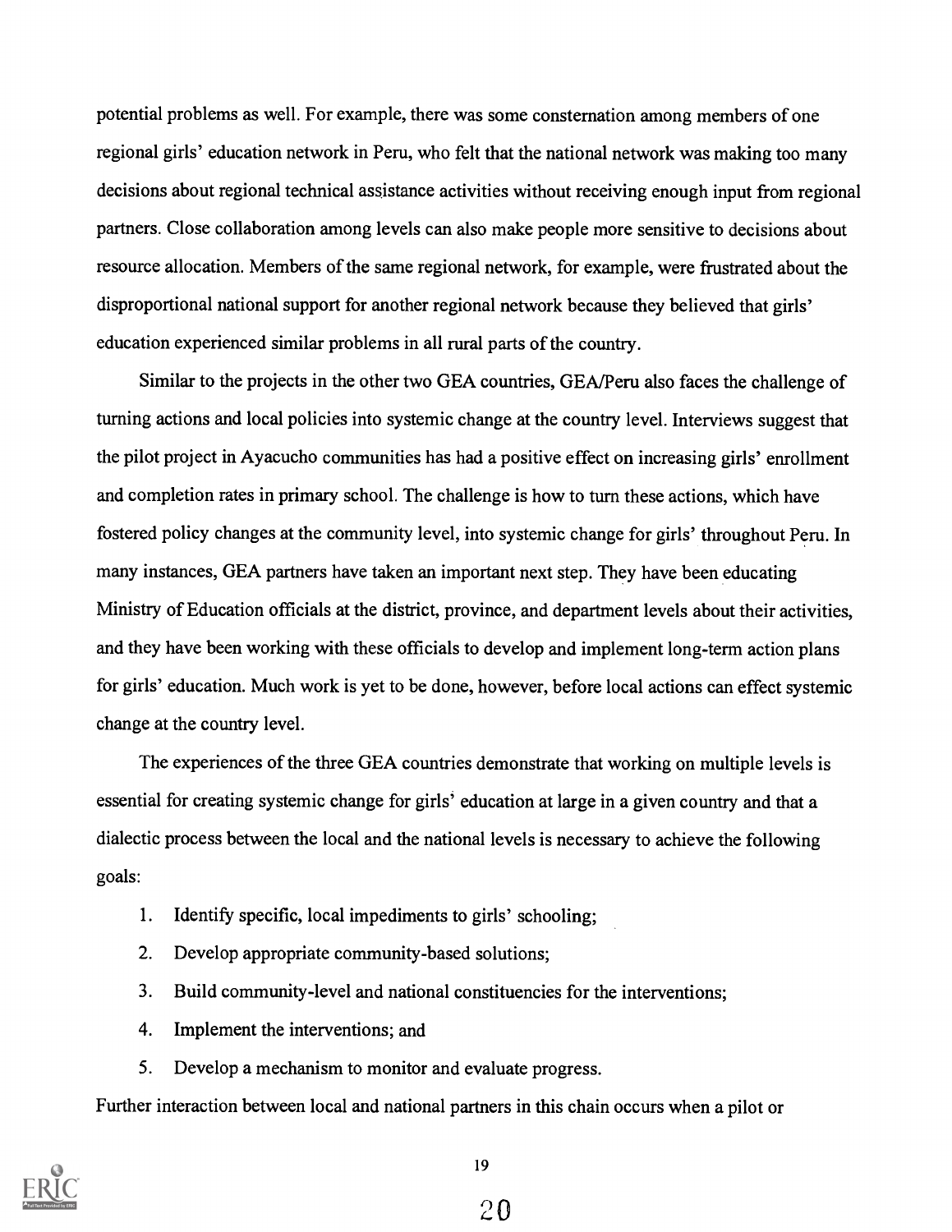demonstration project is ready for scaling up—at this point, actions and individual-level policies begin to effect change at the system level. Even under the best circumstances, effecting change at the system level is a daunting and arduous process. At the very least, it requires excellent communication and coordination among stakeholders at the local, regional, and national levels.

#### In-Country Control

A key assumption at the heart of the GEA model was that the projects would serve as catalysts for change, not as agents of change. The reason goes back to the aim of sustainable change: Experience has shown that changes are rarely sustained when they are imposed from the outside, but they are likely to command continued support when they are selected and implemented by stakeholders within the system. To provide facilitating support for in-country initiatives that promote girls' education is a tangible and clear mission for project staff. It is not, however, project staff's only objective; they are supposed to achieve the prescribed intermediate results set by the G/WID office and those set by their country's USAID Mission. Therein lies a challenge faced by all GEA offices: resolving the tension between *facilitating* systemic change for girls' education and directing the achievement of project goals. On the one hand, the GEA model encourages staff to support in-country educational stakeholders to develop and implement plans for girls' education instead of taking primary responsibility for development and implementation. It encourages leaders from the private and public sectors in countries to craft a girls' education agenda and then take responsibility for the steps necessary for carrying out appropriate activities. On the other hand, USAID has established specific intermediate results that projects were obliged to meet as part of contractual requirements.

In Guatemala, this tension manifested itself at the very beginning of the project when USAID/Washington wanted the project staff to facilitate teacher training in Guatemala by having the Ministry use teacher training materials prepared by BEST. When the Ministry of Education's DIGEBI found the BEST materials unsuitable to use with rural teachers and sought assistance from Proyecto Global to prepare better materials, the project staff was placed in an irreconcilable



20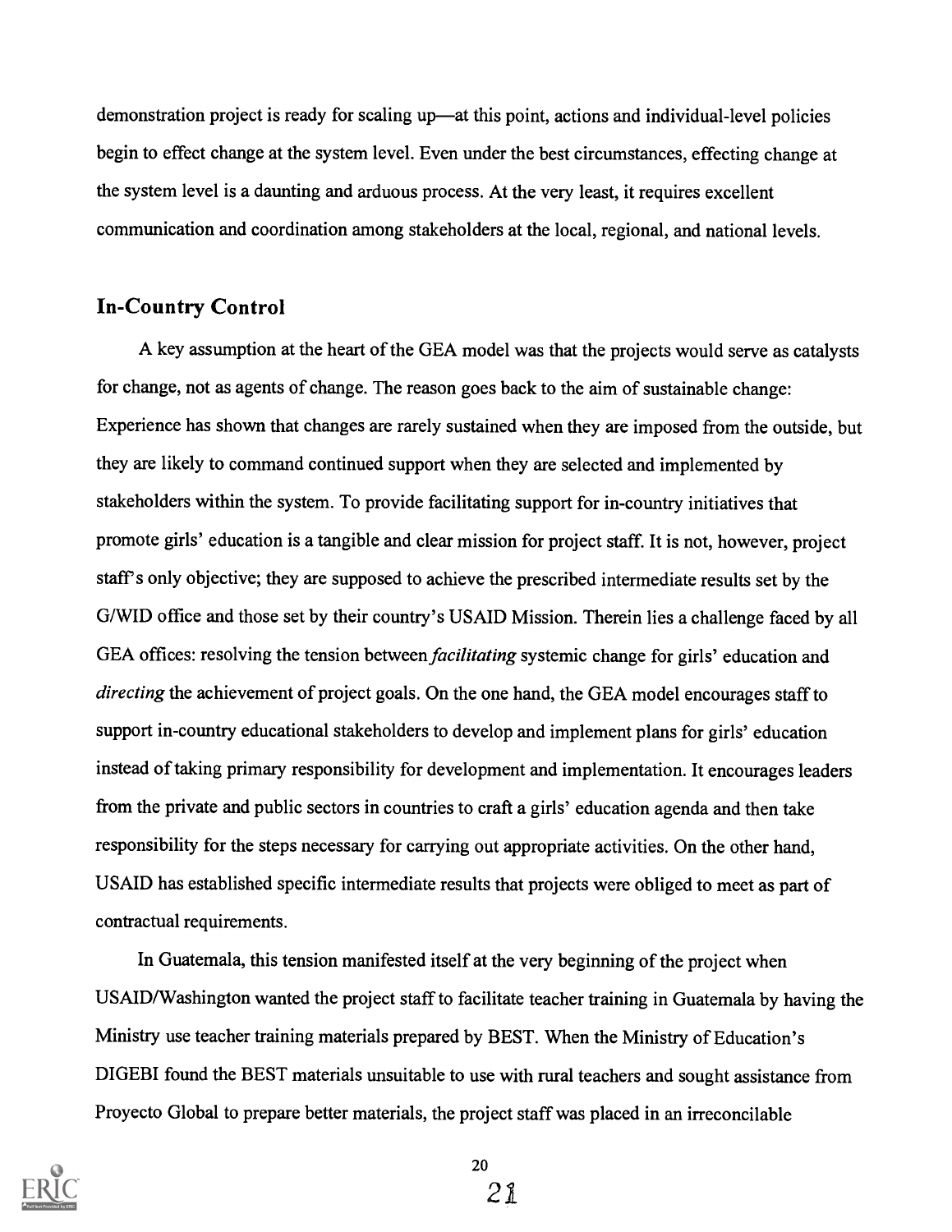situation. The same dynamic reoccurred throughout the life of project in Guatemala, affecting both the allocation of staff time and energy (e.g., expending considerable energy to expand private sector involvement in promoting girls' education to comply with prescribed multi-sectoral goals when the probability of return from the Guatemalan private sector at the time was lower than pursuing other plans) and staff morale (e.g., engendering frustration and cynicism).

Although it is easy to recognize that tensions about control over project activities affect the success of project staff's efforts, there is no easy solution. Sustainability necessitates giving project staff a free hand to facilitate endogenously directed actions, yet the principles of management and accountability necessitate directing what outcomes need to be achieved. At the very least, however, recognizing this tension should make it possible to (1) clarify priorities for project staff; (2) define project goals in terms of ends rather than means; and (3) review the theory of change that underlies the project's framework, model, and objectives.

A review of the GEA projects' histories suggests that flexibility in the formulation and revision of Intermediate Results is of utmost importance to maximize efforts, take advantage of opportunities encountered, and minimize staff frustration. Efforts can and should be made to bring Intermediate Results more in consonance with the application of change theory—both at the level of G/WID and at the country Mission level.

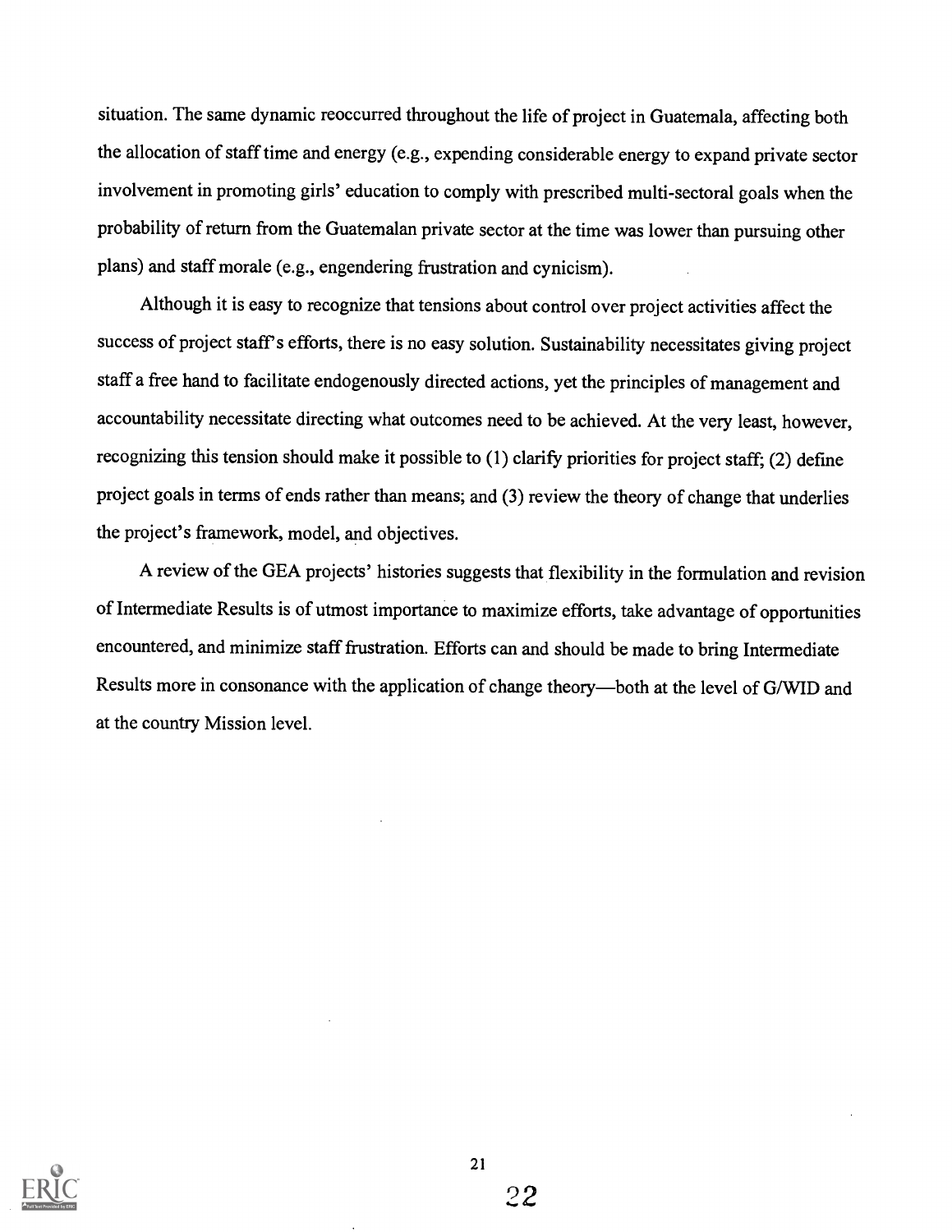U.S. Department of Education Office of Educational Research and Improvement (OERI) National Library of Education (NLE) Educational Resources Information Center (ERIC)

#### ERIC REPRODUCTION RELEASE

#### I. Document Identification:

1. Title: Overview of the Girls' Education Activity

Authors: Lorelei Brush, Cory Heyman, Stephen Provasnik, Marina Fanning, Drew Lent, and Johan De Wilde, in collaboration with Angela Leal, Najat Yamouri Saber, Ana Maria Robles, and Johanna Mendoza

Corporate Source: American Institutes for Research

Publication Date: March 2002

2. Title: Changing Girls' Education in Guatemala

Authors: Stephen Provasnik, Lorelei Brush, Cory Heyman, Marina Fanning, Drew Lent, and Johan De Wilde, in collaboration with Angela Leal, Najat Yamouri Saber, Ana Maria Robles, and Johanna Mendoza

Corporate Source: American Institutes for Research

Publication Date: March 2002

3. Title: Changing Girls' Education in Peru

Authors: Cory Heyman, Lorelei Brush, Stephen Provasnik, Marina Fanning, Drew Lent, and Johan De Wilde, in collaboration with Angela Leal, Najat Yamouri Saher, Ana Maria Robles, and Johanna Mendoza

Corporate Source: American Institutes for Research

Publication' Date: March 2002

4. Title: Description and Analysis of the USAID Girls' Education Activity in Guatemala, Morocco, and Peru

Author: Lorelei Brush, Cory Heyman, Stephen Provasnik, Marina Fanning, Drew Lent, and Johan De Wilde, in collaboration with Angela Leal, Najat Yamouri Saher, Ana Maria Robles, and Johanna Mendoza

Corporate Source: American Institutes for Research

Publication Date: March 2002

#### II. Reproduction Release:

In order to disseminate as widely as possible timely and significant materials of interest to the educational community, documents announced in the monthly abstract journal of the ERIC system, Resources in Education (RIE), are usually made available to users in microfiche, reproduced paper copy, and electronic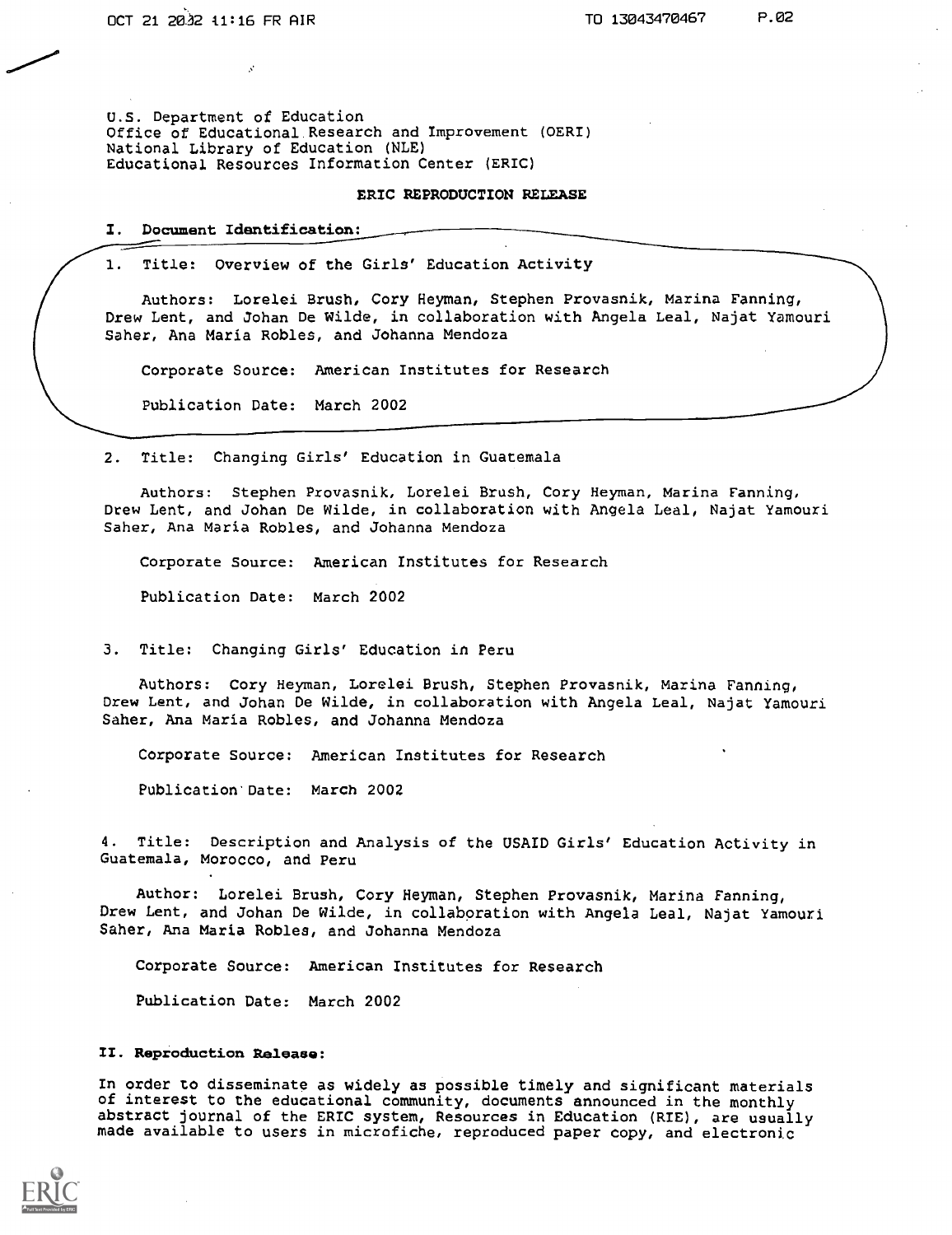media, and sold through the ERIC Document Reproduction Service (EDRS). Credit is given to the source of each document, and, if reproduction release is granted, one of the following notices is affixed to the document.

If permission is granted to reproduce and disseminate the identified document, please check one of the following three options and sign the release form.

x Level 1 - Permitting reproduction and dissemination in microfiche or other ERIC archival media (e.g. electronic) and paper copy.

Level  $2A$  - Permitting reproduction and dissemination in microfiche and in electronic media for ERIC archival collection subscribers only.

Level 2B - Permitting reproduction and dissemination in microfiche only.

Documents will be processed as indicated provided reproduction quality permits. If permission to reproduce is granted, but no option is marked, documents will be processed at Level 1.

Sign Here: "I hereby grant to the Educational Resources Information Center (ERIC) nonexclusive permission to reproduce and disseminate this document as indicated above. Reproduction from the ERIC microfiche or electronic media by persons other than ERIC employees and its system contractors requires permission from the copyright holder. Exception is made for non-profit reproduction by libraries and other service agencies to satisfy information needs of educators in response to discrete inquiries."

Signature: Printed Name

Position: Senior Research Scientist

Organization: American Institutes for Research

Address: 1000 Thomas Jefferson St, NWTelephone No: 202-298-2957 Washington, DC 20007

Date: 10/18/02

III. Document Availability Information (from Non-ERIC Source):

If permission to reproduce is not granted to ERIC, or, if you wish ERIC to cite the availability of the document from another source, please provide the following information regarding the availability of the document. (ERIC will not announce a document unless it is publicly available, and a dependable source can be specified. Contributors should also be aware that ERIC selection criteria are significantly more stringent for documents that cannot be made available through EDRS.)

Publisher/Distributor:

Address:

Price per copy:  $Quantity price:$ 

IV. Referral of ERIC to Copyright/Reproduction Rights Holder: